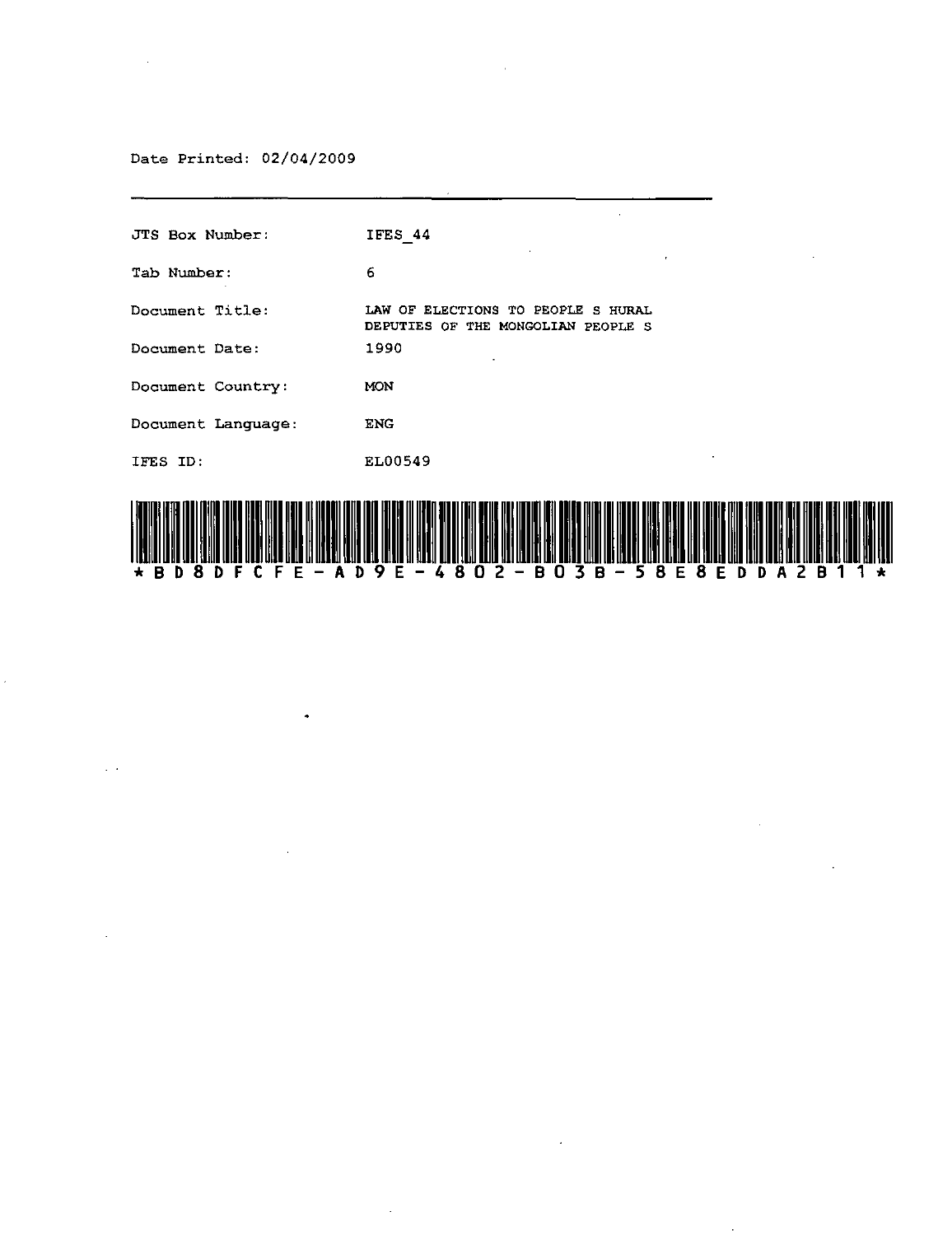law/MON| 1990/001/eng

LAW OF ELECTIONS TO PEOPLE'S HURAL DEPUTIES OF THE MONGOLIAN PEOPLE'S REPUBLIC

> CHAPTER 1 GENERAL STATUTE

## Article 1. Basic principles of elections

1. Elections to People's Hural Deputies from aimags, cities, somons, horoos, districts shall be held on the basic of direct suffrage by secret ballot.

2. Elections shallbe universal. All citizens of MPR who have reached the age of 18 and irrespective of the social origens, status, races, nationality, sex, language, education, religion, occupation shall have the right to vote and be elected with the exception of persons who have been legally certified insane, convicten to the imprisonment or arrested on suspicion in perpetration.

3. Elections shall be equal. Deputies to People's Hurals shall be elected from administrative-territorial units in province districts in cities according amount of their population voters shall have equal rights: each citizen shall have one vote.

4. Voting at elections shall be secret. Any obstacles in free candidatures nominating shall be prohibited.

## Article 2. People's Hural Deputies number

1. Somons, horoos subordinated to almags, diffes are eligible to have one vote; aimag centres and Other towns with population 10000 people shall have one vote as well.

2. To determine People's Hural Deputies number as in following:

Ulàanbaatar PH - 150, cities PH - 85, somon horoos PH - 35, towns PH - 30, districts PH - 70 taking into account local conditions and amount of population.

# Article 3. Posts which cannot be combined with deputy's activity

1. Persons who work in system of Council of Ministers, Supreme Court and local law and order bodies cannot combine their work with deputy's activity.

2. Citizen of the MPR elected to PH deputy cannot be a deputy of 2 stages simultaneously.

## Article 4. Order of nominating of PH deputies

Local, industrial, organisational groups or their sections (department, brigade, shop), party, public primary organisations and military units are eligible to nominate candidatures to PH deputies.collectively or separately. Any citizen of the MPR shall be cligible to come forward as a candidate.

Note: "Party, public organisation, other voluntary organisations which are created on the basis of the rules redistered having their own regulations

can take part in the election.

## Article 5. Order of EB deputy recall

Deputies who have not justified confidence of their voters or commited ill-logal actions may be recalled it my time by decision of a majority of the electors.

**F Clifton White Resource Center International Foundation for Election Systems**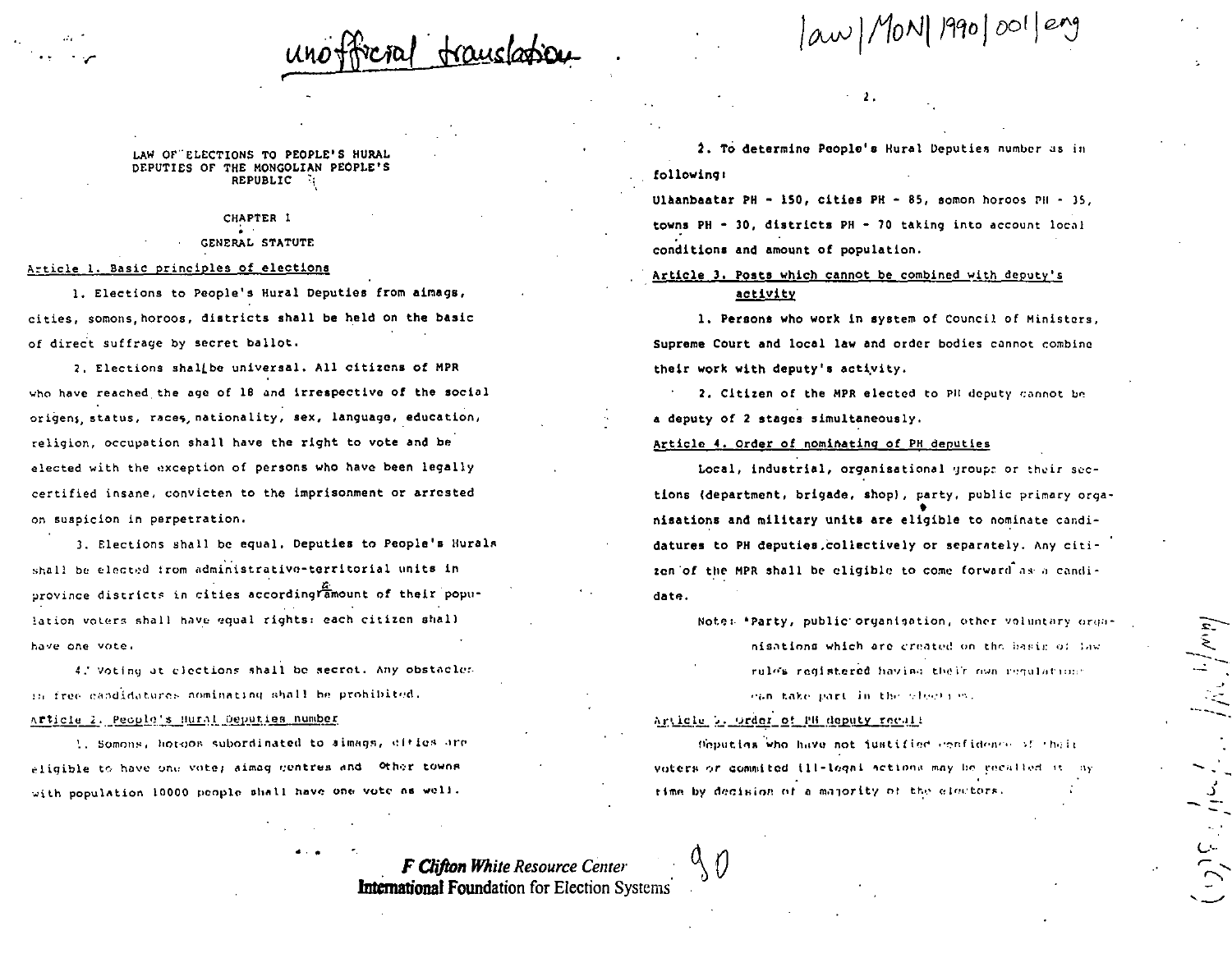'1

# documents of state, cooperative and public organisations and

rules on the activity of archives.

 $\sim 10$ •  $\rightarrow$ 

**CHAIRMAN OF THE PRESIDIUM OF THE GREAT PEOPLE'S HURAL** 

# SECRETARY OF THE PRESIDIUM OF **THE GREAT PEOPLE'S HURAL**

**Ulaanbaatar, 23th of March, 1990** 

 $\mathcal{L}_{\mathbf{r}}$  .

P.OCHIRBAT

CH.DASHDEMBEREL

 $\mathcal{V}(\mathcal{C})$ ÷.  $\mathcal{L}^{\text{max}}$  .

 $\sim 0.5$ 

 $\geq$  .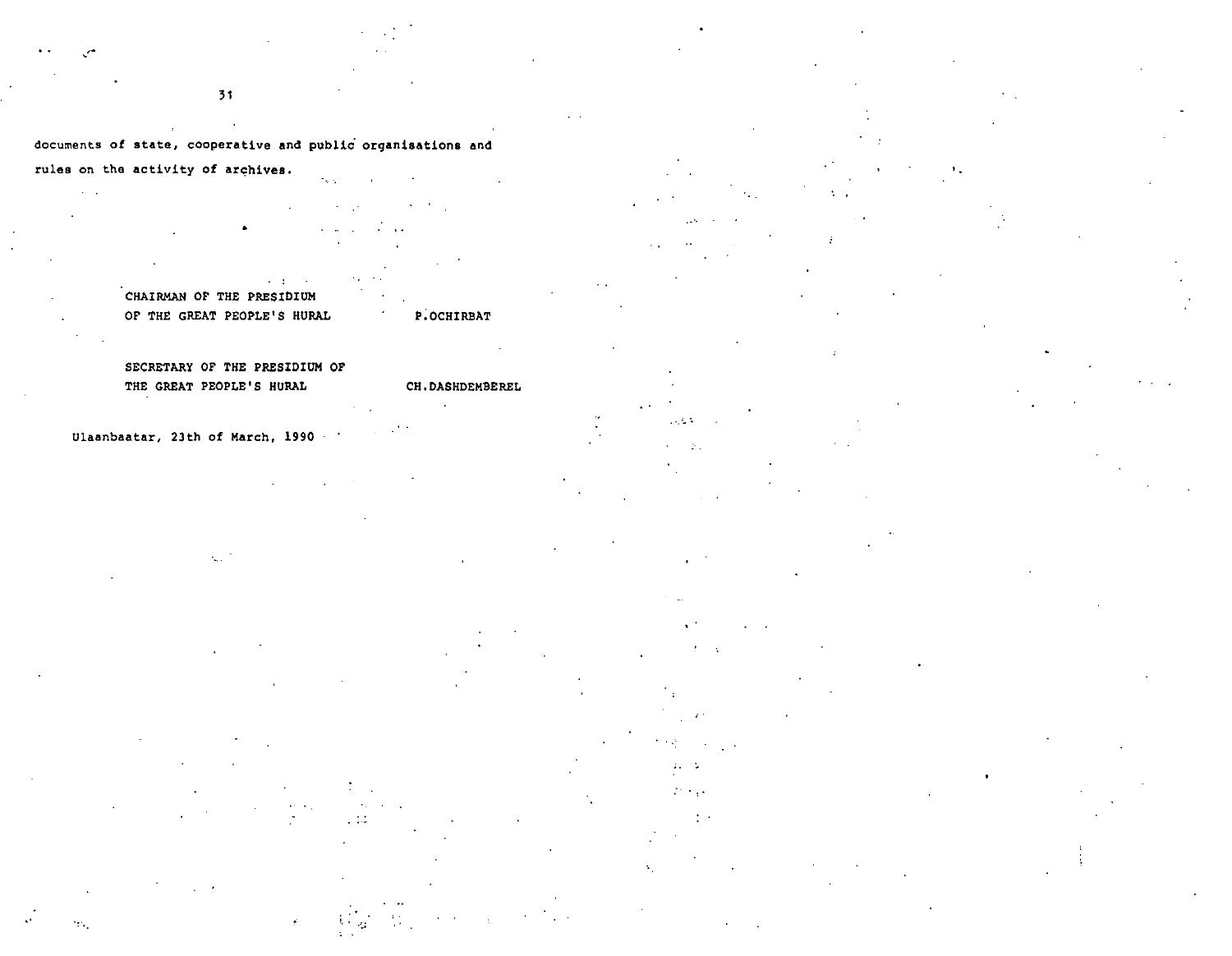## Article 6. Organisation of elections preparation

1. Electors shall carry out preparatory work for elections themselves. For this aim district and divisional electoral commissions shall be created. Commissions will work according to this law of veting.

- 2. Government institutions shall render every kind of assistance and support to the electors.

Article 7. Order of participation of electors, groups and public organisations in preparation of elections

1. Except stated in this document and other laws of the MPR of direct participation in preparation of elections electors shall have right to take part in preparation of elections through electoral commissions, local and labour collectives, public organisations." (2000) we have a state

2. Local and labour collectives, party and public organisations shall take part in preparation of elections directly or through their representatives in electoral commissions. Article 8. Openess during preparation of elections ( man )

(1) All proposed tom of olections shall be carried out the company of the second service of the second second services. in bueness.

2. During preparation of elections electoral commissions, least and labour collectives, party, government and public croanisations shall disseminate information on the course of voting, creanise senting with candidates, for a 1. Mass domestate it tone shall inform on the course of preparation of elections honostly, quickly and on a large الموارد المتناق المتحولة والمتحدث والتناولات scale.

# Article 9. Guarantee of provision of economic basis of holding elections

 $\ddotsc$ 

1. Election expenses shall be provided from state budget.

2. Persons who are nominated as candidates and their assistants shall not be responsible for expenses connected with preparation of elections.

3. Industrial and other organisations shall release their workers and employees who are nominated as candidates, their assistants and members of electoral commissions from their duties and provide them with the average salary innording the period of participation in elections and other necessary expenses.

11. AM. Industrial collectives, organisations shall provide electoral commissions with accomodation, transport, communication and other necessary assistance.

Article 10. Guarantee of provision of legal foundations of holding elections

. . ... I. State control shall be established on observance of legal foundations of elections.

2. Any person who will obstacle by means of describing Talse information, violence, threats and briberies of a p ather was shall bear the responsibility specified in the conminal creion. 62.3993

**CHAPTER I** 

NOTIFICATION OF ELECTIONS AND CREANISAST :  $\mathcal{F}^{\text{max}}_{\text{max}}$ OF ELECTORAL DISTRICTS AND GIVISIONS

Article 11. Notification of elections

**Construction** 

1. Notification of clections shall be announce not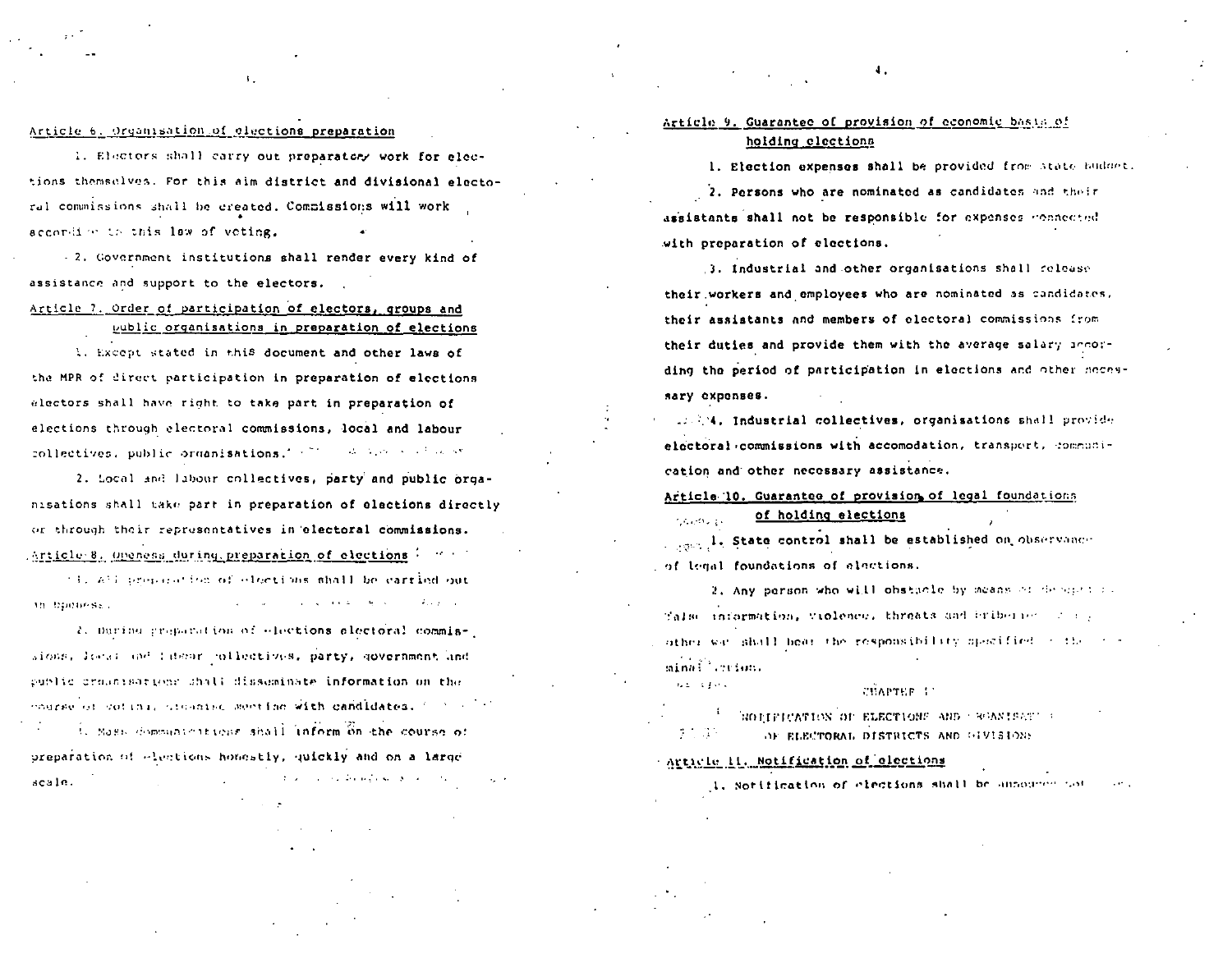than 57 days before the expiration of the term of PH deputies power by the President of the MPR.

2. Elections shall be held on non-working and non-holiday davs.

## Article 12. Electoral district, its organisation

1. Electoral districts shall be organised in accordance with the number of PH deputies on the local principles.

2. In aimags, centres and towns with the population 10000 people one electoral district shall be organised as well as in other sities and administrative territorial units and the state of the state equal to one electoral district.

be determined by the 3. Electoral districts shall total number of population on dependance of numbers of PH deputies.

4. Electoral districts shall be organised after the notification of elections within 5 days and their numbers, names and centres shall be announced. Article 13. Electoral divisions and its organisation

1. After the notification of elections electoral divisions shall be organised within 10%days with the aim of carrying out of voting and the count. Their numbers, plans and polling centres shall be announced as well. In extraordinary cases of migration of the whole residental area electoral division may have been organised not loss than 5 days before elections.

2. One clectoral division may have up to 1500 and cities: of addition of the case of the complete service may nave up to 6000 voters. TESTING SICKY HOUSE THINK TEST

分成了 新羅羅 带

## CHAPTER III

6.

## ORGANISATIONAL PRINCIPLES AND

## POWERS OF ELECTION COMMISSION

## Article<sup>-14</sup>. Electoral Commission

1. In order to carry out the preparation and holding of elections to People's Deputies' Hurals the following commissions shall be set up:

1. Territorial Election Commission:

1888 2. Electoral District Commission:

3. Electoral Division Commissions.

2. Territorial Election Commission shall consist of Commissions for elections to the People's Hural and People's Deputies Hurals of aimag, city, somon, horoo/district, area and each local town.

2. 23. Commission for election of the Great People's Hural Deputies shall have its sub-commissions at aimag, city, somon, horoo, area and each local town levels. Members of sub-commissions shall be elected in accordance with the provision of Article 15-1 and approved by Local People's Hural Presidium.

mest As In case of simultaneous holding of elections to the Great People's Hural and Local People's Hural Deputies Electoral District Commissions shall be established for elections of People's Hural Deputies of all stages and Territorial Election Commission for Local People's Hural Deputies shall exercise power of sub-commissions for election to the Great People's Hural Deputies.

 $\mathcal{L}(\mathcal{L}(\mathcal{L}(\mathcal{L}(\mathcal{L}(\mathcal{L}(\mathcal{L}(\mathcal{L}(\mathcal{L}(\mathcal{L}(\mathcal{L}(\mathcal{L}(\mathcal{L}(\mathcal{L}(\mathcal{L}(\mathcal{L}(\mathcal{L}(\mathcal{L}(\mathcal{L}(\mathcal{L}(\mathcal{L}(\mathcal{L}(\mathcal{L}(\mathcal{L}(\mathcal{L}(\mathcal{L}(\mathcal{L}(\mathcal{L}(\mathcal{L}(\mathcal{L}(\mathcal{L}(\mathcal{L}(\mathcal{L}(\mathcal{L}(\mathcal{L}(\mathcal{L}(\mathcal{$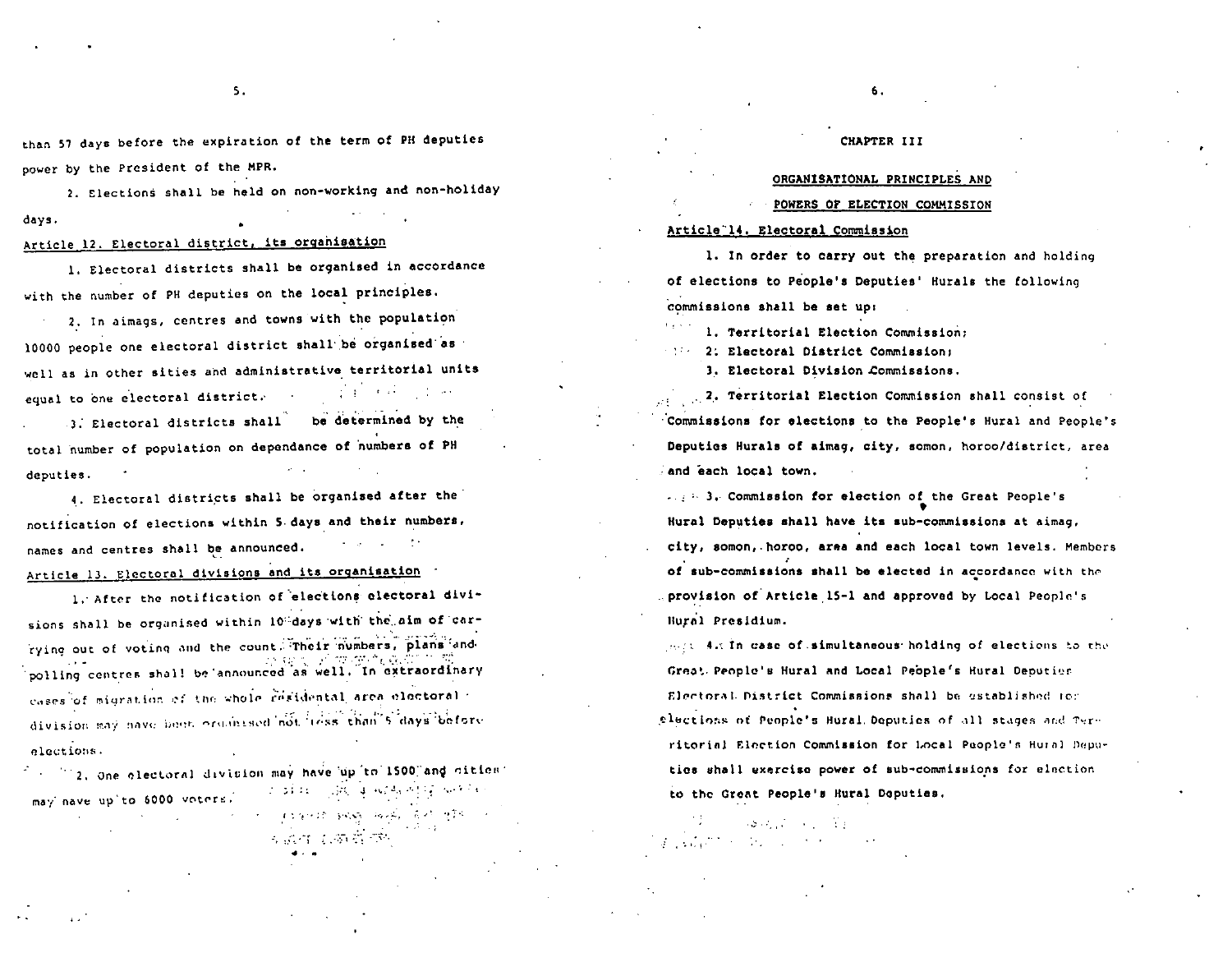# Article 15. Territorial Election Commission for People's

7.

Hural Deputies and its powers

1. Territorial Election Commission for the Great People's Hural Deputies shall consist of upto 25 members, Territorial Election Commission for Local People's Hural Deputies - of members to be determined by relative People's Hural Presidium. Members of the Commissions shall be elected at meetings of local and working collectives, party and We have a substantial of the public primary organisations, military personnel and all しょうほん いな こうねんそん members, chairman, his deputy and secretary of Commissions shall be approved by the Head of State of the MPR or relative People's Hural Presidium respectively and declared .... within 7 days since election date was declared. Separate

2. Territorial Election Commission is to carry out the preparation and holding of elections of relative People's Hural Deputies and in this respect it has the following The complete with the Brand of the theory sights:

'1) to control the Election Law implementation and en-**Carlo Respondence**  $\gamma_{\rm eff} = 2$  . sure its observation by all:

2) to coordinate the activities of other Election Commissions, party, state, cooperative and public organisations at territories under purisdiction of relative People's Hural in connection with preparation and holding of elections and consider requests as their leaders on urgent matters, take فأحجب موقاته والمراوي المواردة  $\mathcal{L} \rightarrow \mathcal{L}$ appropriate measures:

3) to consider and solve requests and complaints on matters of preparation and holding of elections, works of constituency Election Commission;  $\mathbb{R}^2 \times \mathbb{R}^{n_1 \times n_2}$ **Contract**  $\sim 100$ 

4) to control election allowance distribution and spending, check whether party, state, public organisations follow the provisions of this law on-creating working conditions for Constituency and Polling District Commissions and take appropriate measures:

5) to register People's Hural Deputies, convey to People's Hural Presidium the necessary documents certifying their rights, election results and inform public;

6) to solve problems in connection of holding reelections at certain constituencies and organise it in accordance with the provisions of this Law:

7) to exercise other powers envisaged by MPR Laws. 3. Territorial Election Commission for the Great People's Hural Deputies has the right to make a suggestion on and a state of the competent authorities on issueing interpretation of the  $\sim 10^{11}$  and  $\sim 10^{11}$ 

Election Law. www.dubbase.com

Article 16 Constituency Commission and its powers

standard and starting 1. Constituency Commission shall be set up within 15 うた 逆し ここい days since olection date was announced and the Constituency Commission for the Great People's Hural Deputies' Election shall consist of 7 to 11 members, that one at Aimag. City. People's Hural Deputies election constituency - of 5 to 7 members, those ones at Somon, Horoo, Area and local Town

People's Hural Deputies election constituencies - of members to be determined by relative People's Hural Presidium report-

Graduate College tively.

2. Taking into consideration numbers and location of

voters to be participated in elections of somon, horoo, area:

8.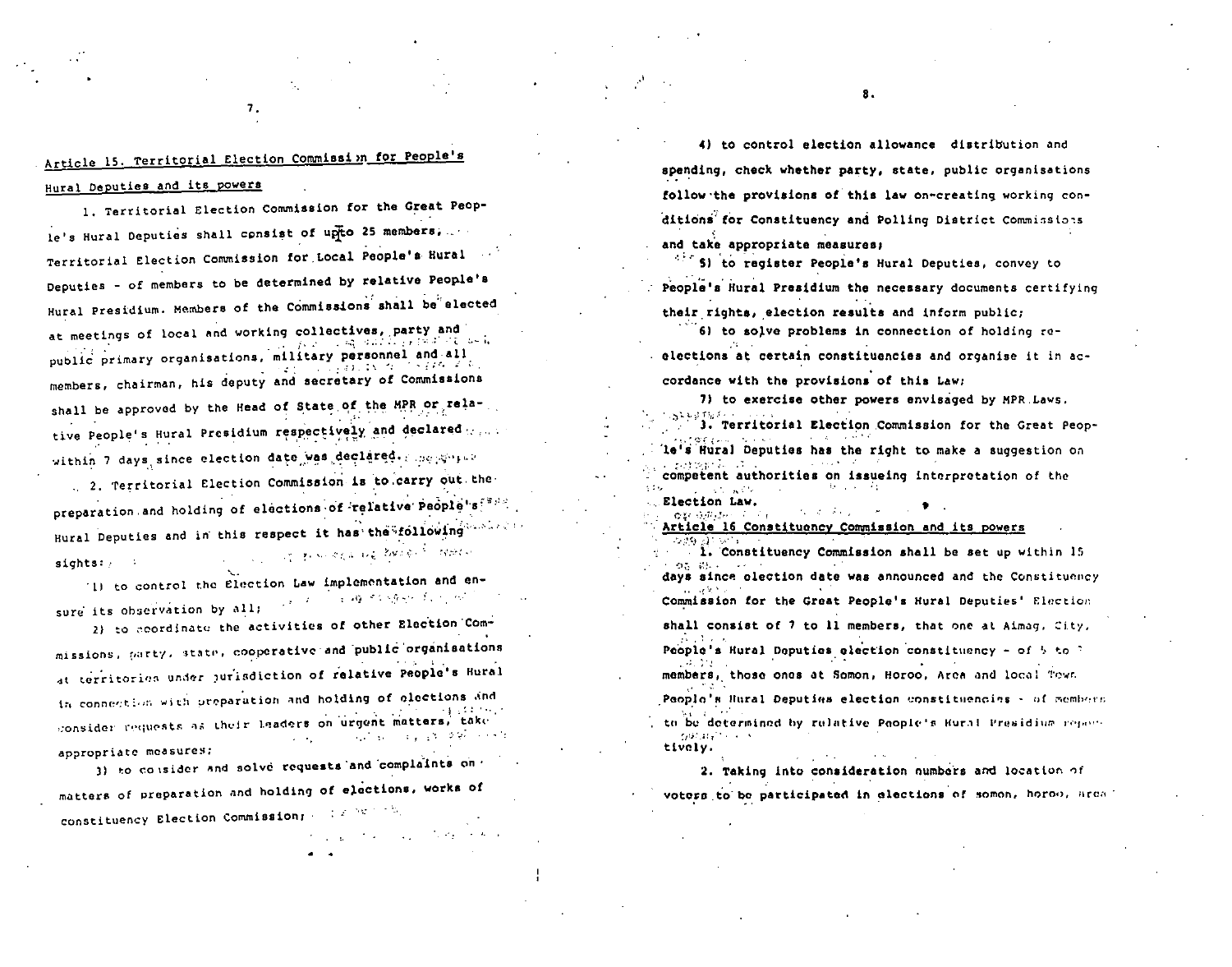and local town People's Hural Deputies several inter-constituency or one joint Commission may be set up.

9.

. 3. Members of Constituency Commissions shall be elected in accordance with the provision' of Article 15-1 and all members, their chairman, deputy chairmen should be approved and announced by somon, horoo, area and local town People's 医水杨酸 化硫化磷酸 化苯甲基苯甲基甲基苯甲基  $\sim$   $\sim$ Hural Presidium.

4. Constituency Commissions have the following rights: ...1) to exercise control and supervision of fulfilment of Election Law at a constituency, administrative, territorial, unit similar to a constituency and ensure the observa-್ತು ಪ್ರಸಾರ್ ಮುಖ್ಯ ಹಿರುತ್ತಿರುವುದು ಬಿಬಿ tion of the Law by all:

...2) to consider requests of leaders of party, state, cooperative and public organisations belonged to own constituency on matters of election preparation and holding and take provided a series of the series of the necessary measures:

3) to organise meeting for nominating as candidates for People's Hural Deputies, pre-election meetings, meeting of voters or their representatives, register candidates and their assistants; 医水平 人名英格兰 非正式的解雇法执行

4) to consider requests and complaints on matters of  $\mathcal{L} = \{ \mathcal{L} \in \mathcal{L} \mid \mathcal{L} \in \mathcal{L} \} \cup \{ \mathcal{L} \in \mathcal{L} \} \cup \{ \mathcal{L} \in \mathcal{L} \mid \mathcal{L} \in \mathcal{L} \mid \mathcal{L} \neq \emptyset \}$ preparation and holding of elections and activities of Polling District Commission.

5) to issue and supervise ballot's papers and hand over them to Polling District Commissions: 20 0000 107 2000

6) to sum up constituency election results on the hasis of voting results protocol of Polling District.Committee and deliver them to Territorial Election Commission and announce them to public;

7) to organise re-elections at its constituency;

8) to hand over election documents accordingly;

9) to exercise all other powers envisaged by MPR Laws. 5. Election Commissions for the Great People's Hural

Deputies shall not be set up at administrative and territo-

rial unit similar to Constituency and its duty shall be discharged by Territorial Election Sub-Commission for the Great

People's Hural Deputies.

Article 17. Polling District Commission and its powers

1. Polling District Commission shall be set up within em estas el

20 days since election date was declared. Number of members  $\pm 1.82\cdot 10^{-7}$ of the Commission shall be determined by somon, horoo, area

and local town Great People's Hural Presidium on dependence

of numbers of voters and commission's work volume.

2. Members of the Commission shall be elected in conformity with the provision of Article 15-1 of this Law and relative somon, horoo, area and local town People's Hural Presidium shall approve and declare all the members of the Commission, its chairman and secretary. **COLLANS** 

3. Polling District Commission has the following rights: 1) to make register of voters of each constituency and issue a voter's certificate:

2) to acquaint with register voters supervise and consider complaints on wrong writing of names or in connection with election preparation and holding, voting;

1) to inform voters about the Commission's address,

its time-schedule, election date, voting time; 

ballot-boxes and organise voter's polling;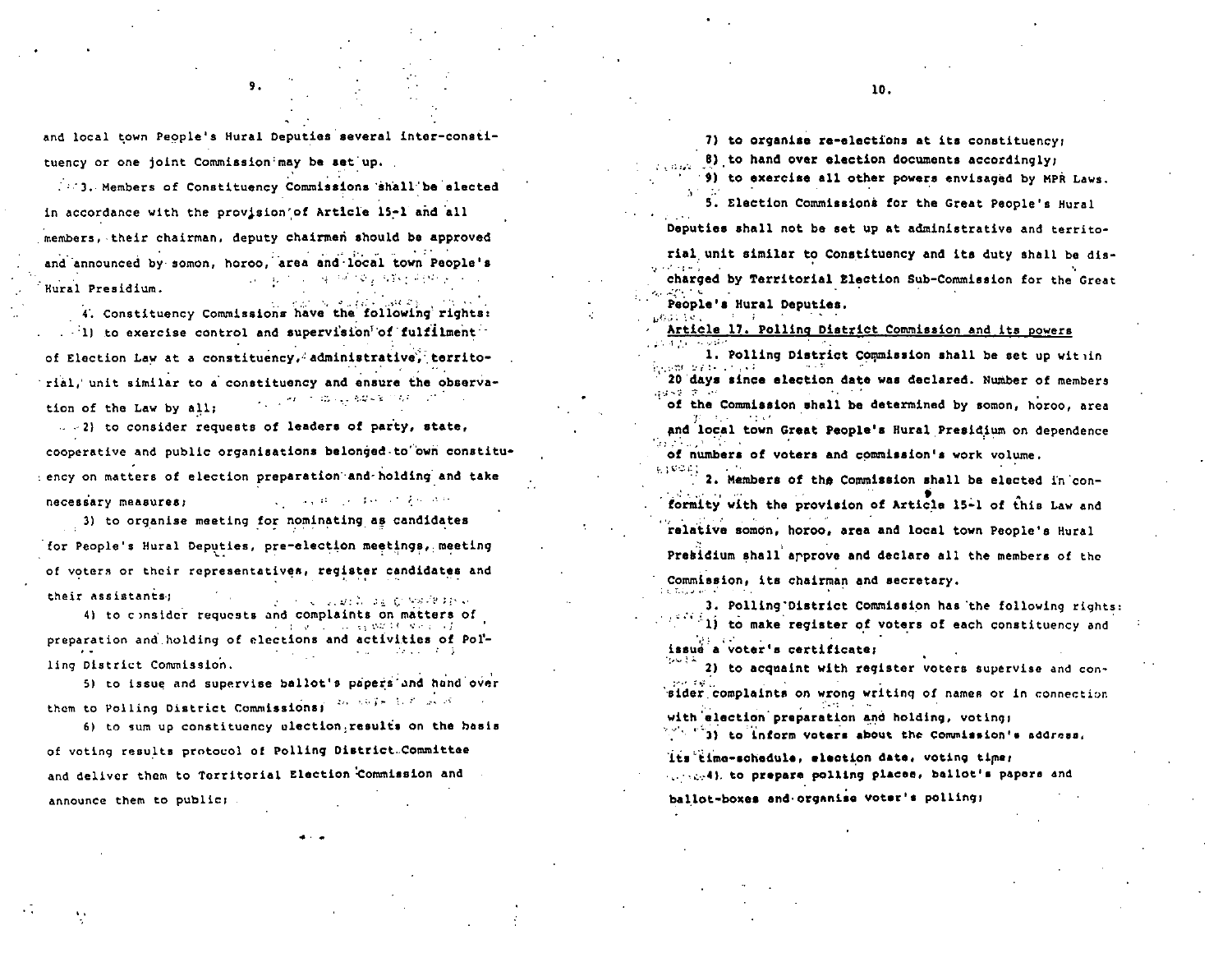5) to tabulate votes for each candidate mentioned in ballots, inform about the results of voting to appropriate Constituency Commission and deliver them to relative People's Hural Deputie: Territorial Election Commission:

 $\mathbf{u}$ 

6) to hand over all the election documents accordingly;

7) to exercise all the other powers envisaged by MPR' Laws.

## Article 18. Organisational principles of Election Commissions

1. All the Election Commissions shall discuss problems under their jurisdiction and adopt decisions by majority of votes of their members. Meeting of the Commission has a quorum if at least one third of members is present.

2. Election Commission has the right to release its members from their major duties for a short time and be engaged in its work if there is need.

3. In case other than envisaged by the Law complaint may be made to the relevant Constituency. Commission on decisions of Commissions at polling places, to relative Territorial Election Commission on that of Constituency Commission on decisions of Territorial Election Commission and to that People's Hural Presidium which approved its decision. Complains shall be considered within'10 days from date of their receipt and reply should be given.

4. Relative party, state, cooperative and public organisations and officials shall follow decisions of Election Commissions taken within their jurisdiction.

5. Election Commission has the right to make requests some problems in connection with election preparation and .

 $\mathcal{L}^{\mathcal{L}}$  , where  $\mathcal{L}^{\mathcal{L}}$  is the contract of the  $\mathcal{L}^{\mathcal{L}}$ 

holding to party, state, cooperative and public organisations and their officials and these organisations, officials shall consider these requests and give reply within 3 days from the date of reciept. **CHAPTEN IV** REGISTER OF VOTERS, ITS SUBMISSION

Article 19. Register of voters. composition and introduction

1. In order to give voters the possibility to cast a vote each constituency, administrative and territorial unit similar to constituency and every polling district shall have own register of voters to be made.

2. In a register of voters first and family name, date of birth, address of all the voters - permanent and temporary residents of the relative constituency, administrative and territorial unit similar to constituency and polling district shall be recorded repectively. And names of voters! shall be writeen in the first column and in alphabetical order. Name of a voter could be included in one register of voters.

3. Register of voters shall be made by polling district commission in an approved from in 2 copies with in 30 days since election date was declared. The register shall be signed by chairman and secretary of the Commission and presented to public 15 days before election, but in hospitals, rest houses and sanatoriums 7 days before election date, so to give voters to acquaint with it easily.

.4. Somon, horoo, area and local town People's Hural Executive Committees have to render all-round assistance

المتعارض والمواردة فالمراجع  $\mathcal{A}=\mathcal{A}$  ,  $\mathcal{A}=\mathcal{A}$  ,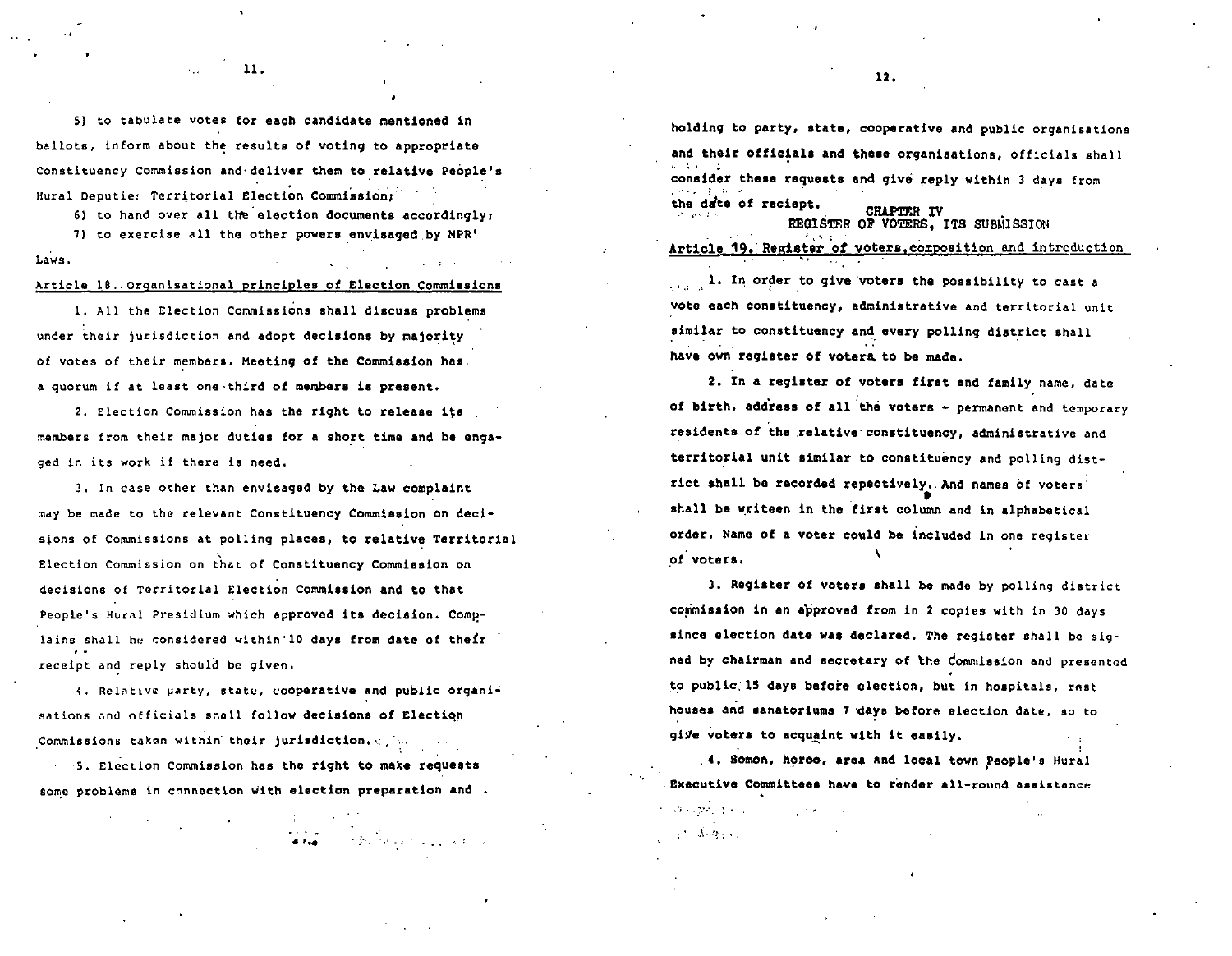to make register of voters, for instance, present addresses of residents living at their territories.

5. Reqister of voters-servicemen, -residents of hospitals, rest houses, sanatoriums shall be made on the basis of materials submitted by military unit's head or chiefs of these organisations.

6. If a new voter comes to polling district after presentation of register of voters to public the District Commission shall include name of new comer in register of voters. Article 20. Complaint on register of voters

1. In case a voter's name was not included in register of voters or there is any mistake (first and family name, date of birth, age, address are written wrong or with mistakes) he/she has the right to make a complaint to Colling District Commission.

2. Polling District Commission shall consider this complaint, make appropriate changes in register of voters or decide to annul the complaint and give reply to this person within 3 days since it received it. If the voter does not agree with the decision his/her complaint shall be solved in conformity with the provision of Article 18-3 of this Law. Article 21. Voter's certificate, shifting and T

1. Polling District Commission shall hand over a voter's certificate to each voter whose name is included in register of voters not less than 7 days before election.

2. In case a voter shifts to other donstituency of pol-

 $\Delta \sim 0.000$  and  $\Delta \sim 0.000$ **Contract Form Code** 

> **State State State COMMERCIAL CONTRACTOR**

ling district before election date he/she shall make certain marks in his/her voter's certificate and be registered at new constituency or polling district.

## **CHAPTER V**

NOMINATION OF CANDIDATES TO PH AND HIS REGISTRATION

# Article 22. Procedure of nominating the candidate for PH

1. Nomitating of candidate for PH shall be organised in Electoral District and equal (state) administrativeterritorial unit. This work should be started after establishing the Electoral District Commission and to be fulfilled before 40 days of election.

2. It is possible to nominate one or several candidates in one PH Electoral District. In case, if one candidate nominated in two or more Electoral Districts, the candidate shall receive the permission to be alected only in one district.

3. The first stage meetings for nominating the candidates in territorial districts and work collective, party, not less than 3 days before the public organization should be announced and organised by <sup>neeting</sup> their councils, bureaus, presidiums, in military organisations by their unit commanders, Electoral District Commissions before 3 days in advance.

AvaTeFritorial collegtive meetings:rhould be considered al for nominating the candidate for GPH-in regions.

in territorial cities should be represented by not less than 150 electors, in somon, horoos not leds than 50 electors of certain Electoral District; 经经济 经

13.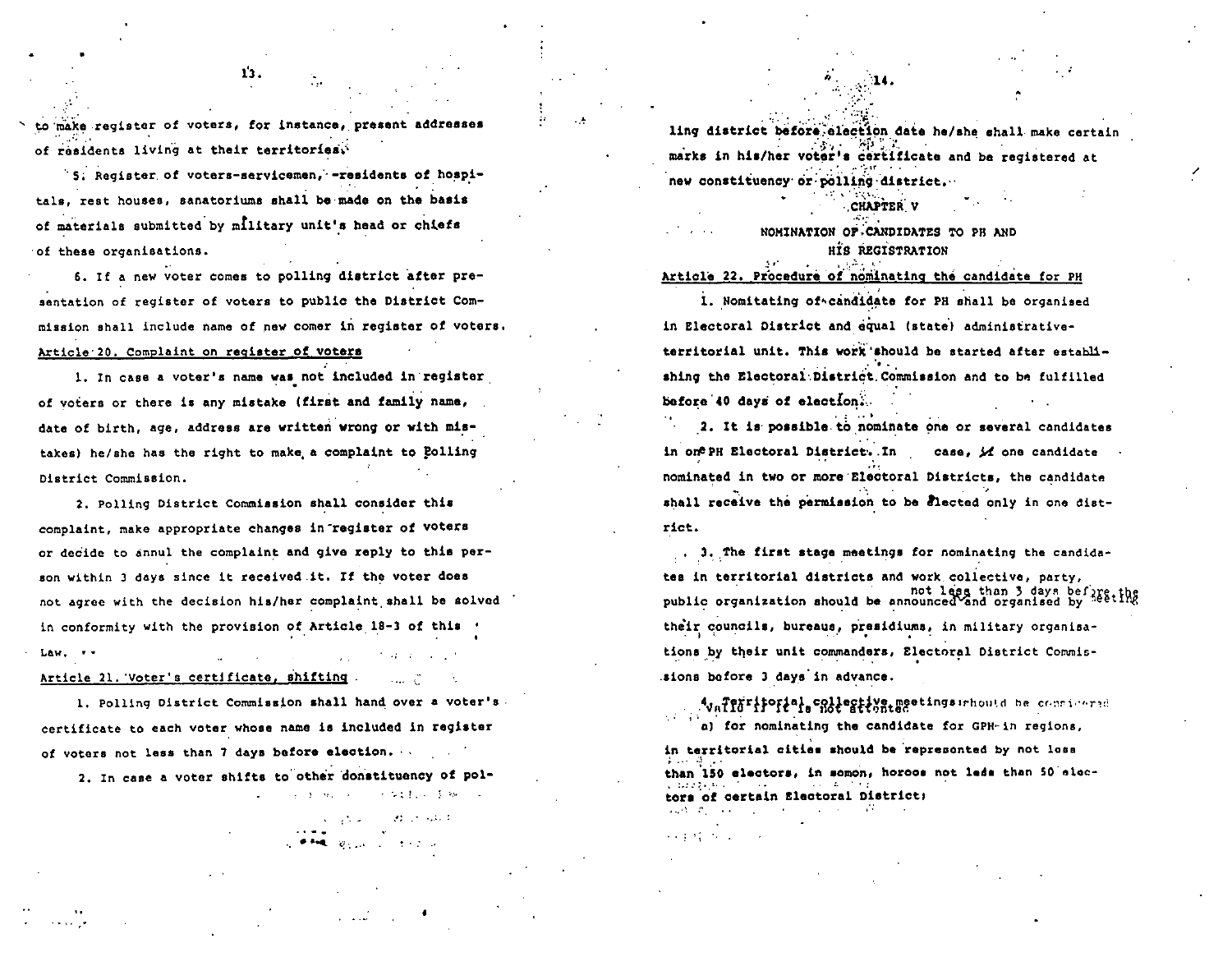b) for nominating the candidate for aimag, city PH should be represented by not less than 100 electors in regions, territorial cities, in somons, horoos not less than 30 electors of certain electoral districts;

15.

c) for nominating the candidates for somons, horoos, regions, territorial cities PH should be represented by not less than 50 electors of certain electoral districts in regions and territorial cities, in somons and horoos it will be considered valid if represented by not less than one a half of electors of certain electoral district.

 $1.32 - 1.4$ send the context faces

and the property of the state of the state of The Control of Market Swith 47 Control of Sales **CONTRACTOR** CONTRACT AND CONTRACTOR  $\sim$  10 kg  $\dot{\sigma}$  , we are specified in the subset of **Service** 

.5. Collectives, parties, public organisations representatives meetings shall be considered valid if it participated エンジス というこう はいしゃ by majority. and the first contract of  $\sigma = 2 \times 2 \in \mathbb{N}$ 

6. Meetings for nominating the candidates for People's

 $\mathcal{F}(\mathbf{y}) = \mathcal{G}(\mathbf{y}) + \mathcal{G}(\mathbf{z}) \mathcal{F}(\mathbf{z}) + \mathcal{F}(\mathbf{z}) \mathcal{F}(\mathbf{z}) = \mathcal{F}(\mathbf{y}) + \mathcal{F}(\mathbf{z}) \mathcal{F}(\mathbf{z}) + \mathcal{F}(\mathbf{z})$ practice of the Business Copy of the Indian

 $15.$ 

haral shall be held by presidiums elected at these meetings in accordance with adopted regulations. Candidates have a right to participate in there meetings. The absence of the candidates does not affect their nomination.

7. Primary organizations of the territorial, work collectives.parties, public organisations, military organisations at their meetings shall discuss the candidates one by one if there are several candidates they shall choose one among them in accordance with the adopted regulations by open or secret balloting. A candidate who enjoys the simple majority and has the greatest number of votes shall be considered as a nominated candidate, a resolution of the meeting to that effect should be worked out and sign by the presidium, Candidates nominated for PH should be informed of a decision as well as the population rithin's days. A candidates nominating meeting should have its minutes. Article 23. Supporting, refusing of candidates

Primary organisations meetings of territorial and work collectives, parties, public organisations should firstly discuss the candidates nominated before by other organisations and decide to aupport or refuse the candidates by a majority of voters. If the candidates niminated by other orga nisations, collectives meatings is denied to support it is nosaible to nominate other candidates in accordance with the. Article 22 of this Law. Article 24. The choice of candidates to the People's Hural

- 1. The following procedure of choosing candidates to the Feople's Hural of somons, horoos and local towns shall be obravered :

a) When the number of candidates to the Peonle's Hural in one electoral district has reached 3 and more persons, the two of them shall be chooren and registered at the . electorul commission. In order to retain these candidates in the electoral ligts, consultations shall be held in poppropriate aintrictal

 $\mathcal{L}^{\mathcal{L}}(\mathcal{L}^{\mathcal{L}}(\mathcal{L}^{\mathcal{L}}(\mathcal{L}^{\mathcal{L}}(\mathcal{L}^{\mathcal{L}}(\mathcal{L}^{\mathcal{L}}(\mathcal{L}^{\mathcal{L}}(\mathcal{L}^{\mathcal{L}}(\mathcal{L}^{\mathcal{L}}(\mathcal{L}^{\mathcal{L}}(\mathcal{L}^{\mathcal{L}}(\mathcal{L}^{\mathcal{L}}(\mathcal{L}^{\mathcal{L}}(\mathcal{L}^{\mathcal{L}}(\mathcal{L}^{\mathcal{L}}(\mathcal{L}^{\mathcal{L}}(\mathcal{L}^{\mathcal{L$  $\mathcal{L} = \{ \mathcal{L}_1, \mathcal{L}_2 \}$ ولأباط والمتعارف Charles Car

 $4.1 - 1.03$  and  $-1.0$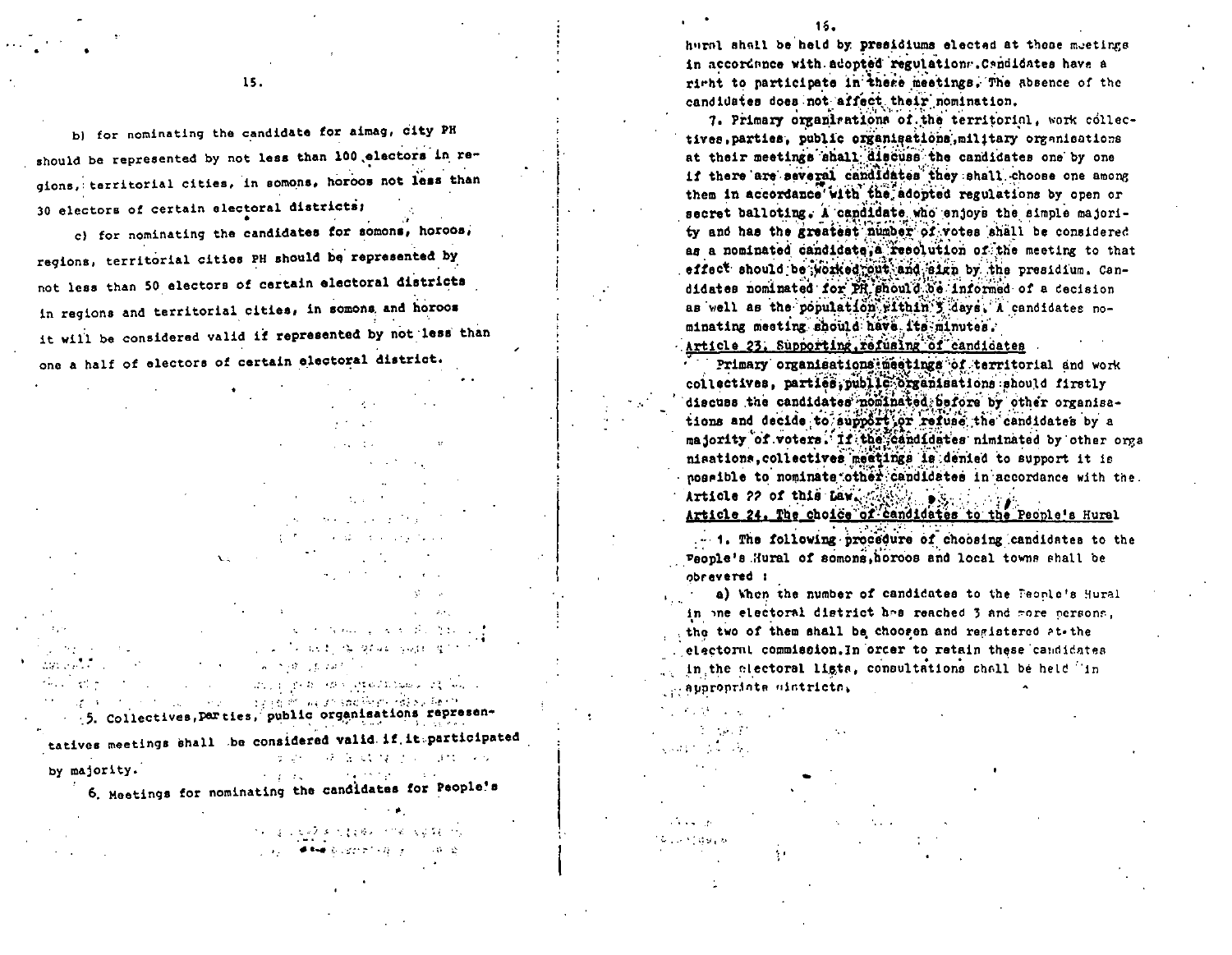b)Electors' consultations shall be organized and held by district commissions within 15 days after the nominating campaign;

c) Electors' consultatons shall be considered valid in case two thirds of electors of a district participated in it.

d) Consultations shall be directed by district commissions. The candidates and assistants shall be prerent. The electore participating in these consultations are quaranteed the right to discuss the political and social activity, personal and business-like qualities and programme of each candidate, to support or to refuse them.

e) Participants shall cast a secret or open vote depending on the decision of a majority to have the candidates registered in district commissions. The candidates endoying the majority of votes shall be considered as choosen candidates and a resolution shall be adopted, and signed by the secretary of a commission.

2. The following procedure of choosing the candidates to the MPR Great People's Hural and People's Hural of aimags, cities and regions shall be observed:

a) When the number of candidates to the HPR Great Feople's Hural and People's Hural of aimags, cities and regions in every electoral district or egual administrative and territorial units reaches. 3 and more persons, the two of them shall be choosen and registered at the electoral commission. In order to retain these candidates in electoral lists, all voters of appropriate districts shall cast a 医发血 化异苯丙氧医异丙 secret vote.

b) The day of this vote shall on fixed by the Freeidi- : um of the FFR Great People's Hural.

c) In prear to ensure the electors by the cossibilitien of choose i cancivites the mectinus of all condidates with elector noul- be creditied from the end of monimating process to the glaction cay and the political and social activity, personal and business-like and programme of each

かいようしょう

 $\sim 1$ 

 $\{355,542,550,500,500,500\}$ 

 $\label{eq:2.1} \mathcal{L}_{\mathcal{A}}^{\mathcal{A}}(\mathcal{A}_{\mathcal{A}}) = \mathcal{L}_{\mathcal{A}}^{\mathcal{A}}(\mathcal{A}_{\mathcal{A}}) + \mathcal{L}_{\mathcal{A}}^{\mathcal{A}}(\mathcal{A}_{\mathcal{A}}) = \mathcal{L}_{\mathcal{A}}^{\mathcal{A}}(\mathcal{A}_{\mathcal{A}})$ 

candidate shall be discussed. Candidates and their assistants shall be present at these meetings. Electors can express their opinions in supporting and refusing the candidates.

d) Voting of candidates to Feople's Hural deputies shall be held at electoral parts.

e) Voting shall be cosidered valid in case two thirds of electors of a district participates in it. The two candidates enjoying the majority of votes shall be considered as nominated candidates. Electoral district commission chall adont a resolution based on the minutes of an alectoral sait commission.

f) Respective articles of Chapter VII of the law on elections of deputies to the MPR People's Hural shall be observed in voting the nominated candidates to People's Hural and summing up their results.

Article 25. Registration of candidates

1. Candidates shall be registered by electoral district commissions on the basis of nomination resolution and candicates written permissions. Registration of candidates should be fulfilled before 20 days of general elections.

2. The commission should work out a resolution about registration and toguether with the candidates' permission give immediately to the territo rial electoral commission. and should inform the district opulation within 3 days of registration. The information should contain the candirates family, name, the date of birth, occupation(cost), anecialisation, home address.

''5. In case a candidaté to People's Hural (violates) the provinions of this law or thr resolution is not valid the district comminaton shall refuse ti register him. () this case the cancidate ,his assistants territorialand work, collective, party, public wrw.mi. wion.wilftary worthientions which no insted and aupporter the condicate con

 $\sim 10^8$ уÝ.  $\Delta$   $\pm$ 

 $17$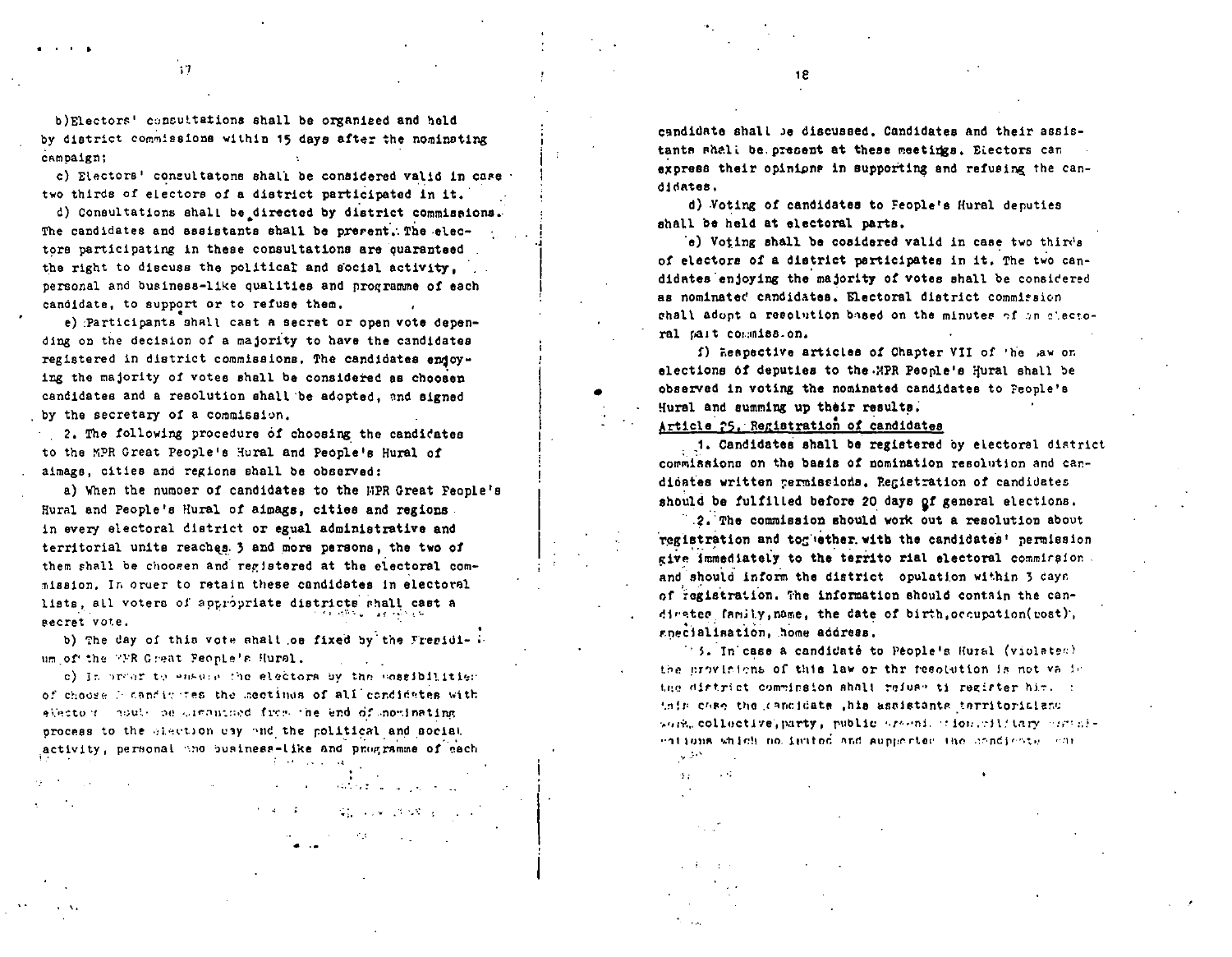# NEW . DOCUMENT

 $\sim$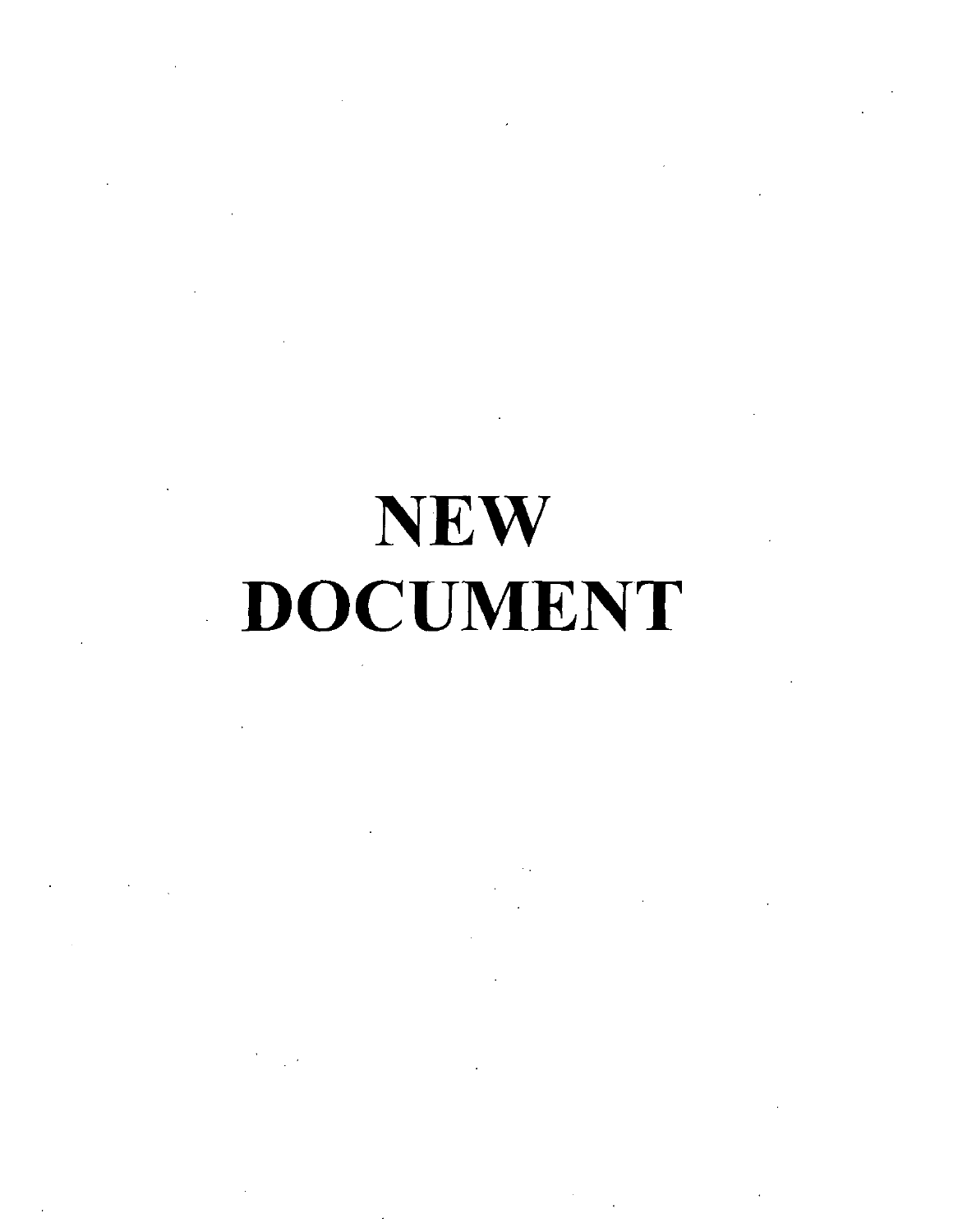**WAI** version Unofficial Draft Election Law proposed by the working group

 $\frac{1}{2}$  /  $\frac{1}{2}$  /  $\frac{1}{2}$  /  $\frac{1}{2}$  /  $\frac{1}{2}$  /  $\frac{1}{2}$  /  $\frac{1}{2}$  /  $\frac{1}{2}$  /  $\frac{1}{2}$  /  $\frac{1}{2}$  /  $\frac{1}{2}$  /  $\frac{1}{2}$  /  $\frac{1}{2}$  /  $\frac{1}{2}$  /  $\frac{1}{2}$  /  $\frac{1}{2}$  /  $\frac{1}{2}$  /  $\frac{1}{2}$  /  $\frac{1$ 

. Law of Elections for the State Great Hural of Mongolia

the station of the company of the

 $\Diamond$ Chapter  $\Diamond$ one General provisions

UNOFFICIAL

**DRAFT** 

MONGOLIA

Article 1. Basic principles of elections of the 1. Members of the State Great Hural shall be elected by the citizens of Mongolia on the basis of universal, egual and direct suffrage by secret ballot. (Selast, editor, Algorithmeter)

 $\sim$   $\sim$  2. Elections for the State Great Hural shall be universal. All citizens of Mongolia who have reached the age of 18 irrespective of their social origin, status, races, nationality, sex, language, education, religion, conviction, occupation, property status shall have the right to vote with the exception of persons who have been proved insane by the medical expertise and court decision, and those who are convicted. Citizens of Mongolia who have reached the age of 30 shall have the right to be elected. a consideration of the Second

3. Election shall be equal. The members of the State Great Hural shall be elected from the constituencies with more or less equal numbers of population. Each participant in the elections shall have the equal right and have one vote. A server weight

4. The electors shall cast their votes by secret ballot. Any obstacles and control of free expressions of the voters shall be 计保护程序编码 经国际公司 的复数医假变性 化三氯基 网络复数医紫紫梅树 prohibited. The setting of the setting of the setting of the setting of the setting of the setting of the set

Article 2. Number of the State Great Hural's members The number of the State Great Hural's members shall be 75. Article 3. Posts and positions which cannot be combined

with the aclivities of the State Great Hural's members

The members of the State Great Hural shall not concurretly hold official positions and posts which will impede the exercising their legitmate rights and duties. The same way to a

In case a person occupying those positions and posts are elected to the State Great Hural or a member of the State Great Hural is nominated to the above mentioned positions or posts they shall relinguish the posts and membership respectively.

Article 4. The right to nominate the candidature

Meeting of the organisation of the primary instance of any political parties shall have the right to nominate candidates for the State Great Hural election.

Though a citizen of Mongolia is entitled to put forward his/ her own candidature however he/she shall have obtained support . from a political party.  $*$ 

\*The political parties participating in the elections are those legally recognized and registered.

> F Clifton White Resource Center International Foundation for Election Systems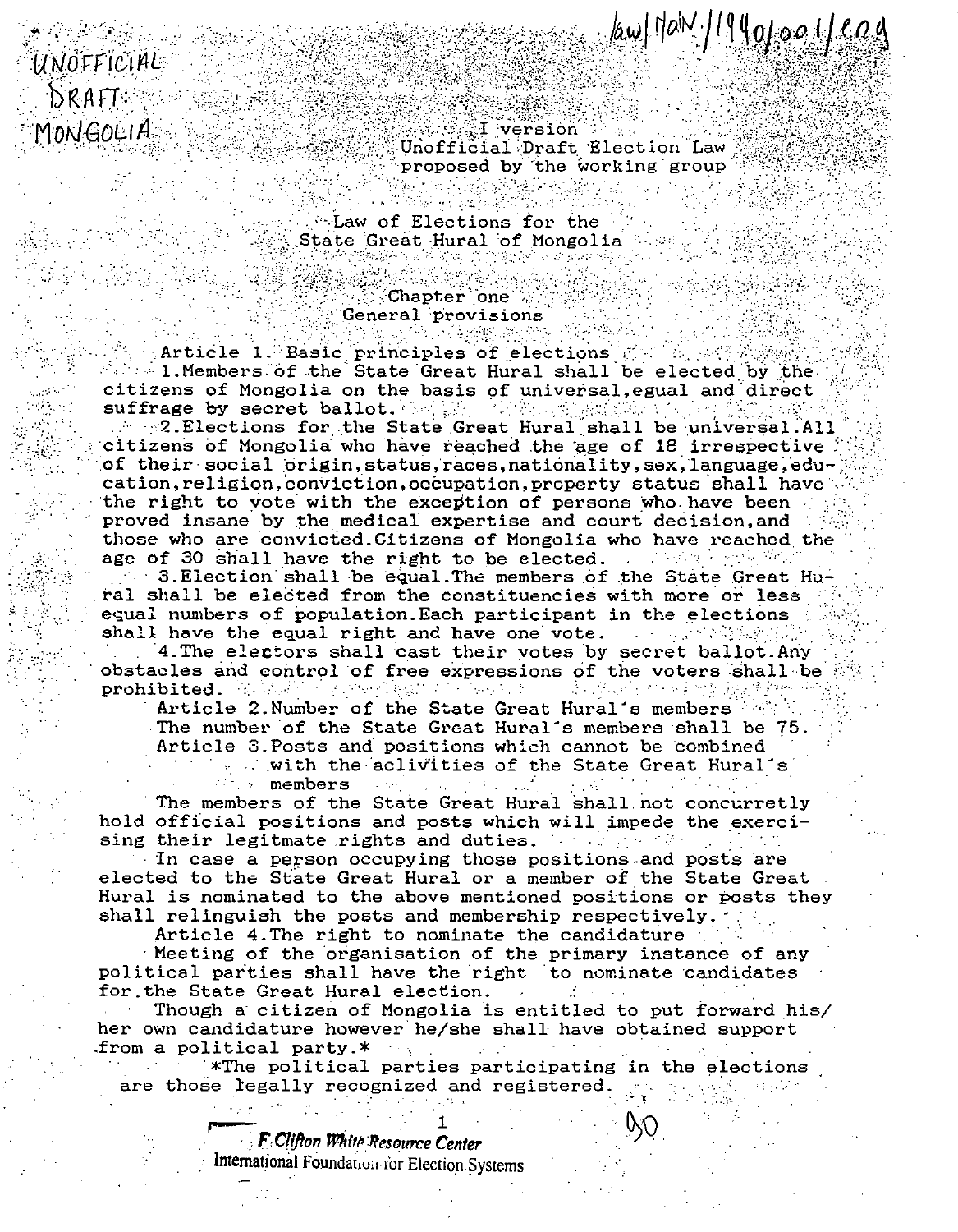Article 5 Organisation of the preparations for the election 1. Chiefs of local administrative units on the basis of self--managing principle of the electors shall conduct all the preparation work for the election. The main organ exercising the principle of self-management of the electors shall be electoral district and division commissions consisted of the representatives of the electors. These officials and commissions shall cordinate and carry out all the preparatory work on behalf of the electors ac- $\sim 10^{12}$  . - 그리 김 사장은 1950년에 2003년 10대 원 cording to this law.

2. Political parties shall watch the work of the presiding officials and electoral commissions while preparing for the election. 이 화도 공동부 결국

3. Goverment institutions shall render every kind of assistance to the citizens in exercising their electoral rights.

Article 6.0penness of the preparatory work

1.All the preparatory work and holding of the elections shall be conducted in openness. 2010년 1월 1일 출발

2. The progress of the preparatory work and the results shall be widely reported through the press and other information media and the electors shall be involved in this matter as widely as possible.  $\mathcal{O}(\mathcal{O}_\mathcal{A})$  $\mathcal{L}^{\text{L}}$  .  $\sim 10^6$ 

3. Press and information agencies shall have the duties to inform of the course of the preparations and results of the elections to the public objectively and promptly.

Article 7. Economic guarantee of ensuring electoral right

1. Expenses directly involved with the elections shall be provided from state budget.

2. Persons who are nominated as candidates may be released from his job and paid salaries/wages from the state budget while he/she is engaged in election campaign. All  $\mathcal{A}_{\mathcal{A}}$  .

3. Political parties may receive contributions devoted to the elections. However, the amount of the contributions by an institution or individuals should not exceed 50 thousand tugrics. We have

4. Political parties are responsible for the propaganda expenses. However, the amount of these expenses should not exceed 2 million tugrics.

5. Industrial enterprises and institutions shall provide electoral commissions with accomodation, transport, communication and other necessary assistance.

Article 8. Legal guarantee for ensuring electoral right

1. The State organs and electoral commissions within their competence shall control the observance of the electoral law and instructions.

2. Any person who resorts to violence, deception, threats, bribes or byany other means to interfer the exercising the election right by a citizen and the execution of the duties by members of the electoral commissions as well as the members of the electoral commissions or other officials who have forged election documents or intentionnally reported false results of the ballots and violated the secrecy of ballot shall bear responsibility specified in the Criminal Code.

3. In case of impeding free expression of the will of the electors and intentionnally causing difficulty for the elections

2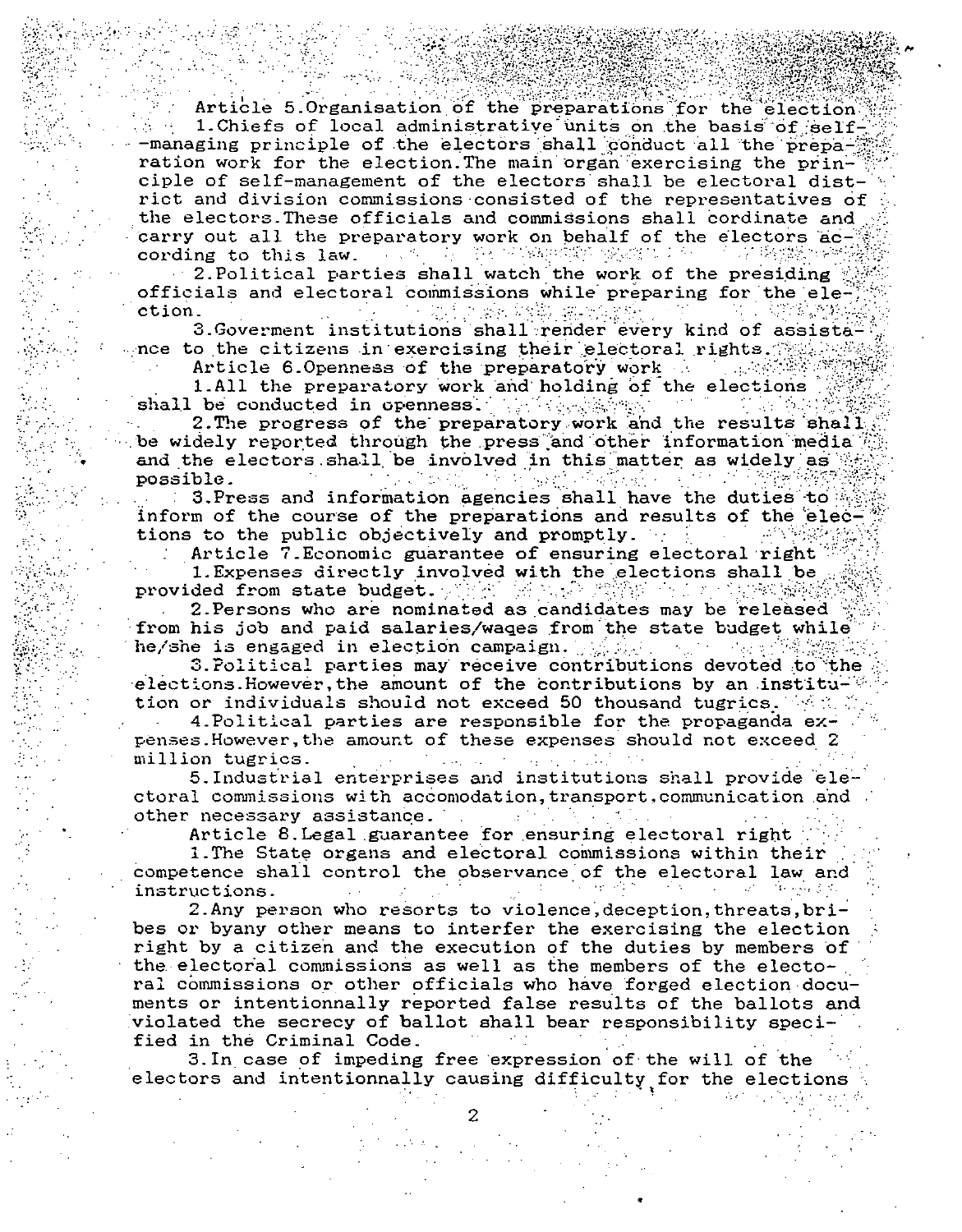by way of calling for the refusal in participation in the election, misusing religious belief, abusing official position, violating date determined by the election law and indulging in disgracing dignity and reputation of others the court shall fine from 2000 to 5000 tugrics.  $\mathbb{R}^n$ 

# Chapter two

Announcement of election, organisation of electoral districts and divisions and we have a straightfully and the complete of the control of the straight of the control of the straight of the straight of the straight of the straight of the straight of the straight of the straight of the straight of

Article 9.Announcement of the election

1. The President shall fix and announce the elections for the State Great Hural not less than 75 days before the polling day. 2. The voting day shall be the sunday of the first week of ောင်းများသည်။ အမျိုးသမီးသ Maria Car

June of the designated year.

Article 10. Electoral district and its organization 1. Electoral districts shall be organized in accordance with the number of the members of the State Great Hural on the territorial principle. And Am American and

2. The President shall organise the electoral districts for the State Great Hural members within 5 days after the annoucement of the election and inform of their numbers, territories and  $\mathcal{L}_{\mathcal{A}}$  is a set of  $\mathcal{L}_{\mathcal{A}}$  . In the set of  $\mathcal{L}_{\mathcal{A}}$ centres.  $\cdots$ 

Article 11. Electoral divisions and organization

1. After the announcement of the elections electoral divisions shall be organized and informed of their numbers, territories and centres by the governors of the aimaks (provinces) and capital city within 10 days with the aim of conducting the polling  $\mathcal{L}^{\text{max}}$ 1919년 2월 10일 - 1919년 1월 1일 - 4월 n Presidenti Albert and counting.

In extraordinary cases of migration of a whole group of people electoral division may be organized not less than 5 days be- $\mathcal{L}^{\mathcal{A}}(\mathcal{A})=\mathcal{L}^{\mathcal{A}}(\mathcal{A})=\mathcal{L}^{\mathcal{A}}(\mathcal{A})=\mathcal{L}^{\mathcal{A}}(\mathcal{A})=\mathcal{L}^{\mathcal{A}}(\mathcal{A})=\mathcal{L}^{\mathcal{A}}(\mathcal{A})$  $\mathcal{L}_{\text{max}}$  , and  $\mathcal{L}_{\text{max}}$ fore the election.

2. One electoral division may have from 1500 to 6000 voters.

# Chapter three

Organizational principles aud powers of election commissions

Article 12. Electoral commission

In order to carry out prefaration and holding of the election of members of the State Great Hural shall be set up the following commissions: 

a/the central election commission;

b/electoral district commissions;

c/electoral division commissions.

Article 13. Central election commission and its powers

1. The President shall set up the Central election commission consisting of 15 members and appoint its chairman, and declare about it within 7 days after the announcement of the elections.

2. The Central election commission shall cordinate and carry out the preparation and holding of the elections and have the following powers:

a/to control the implementation of the election law and en-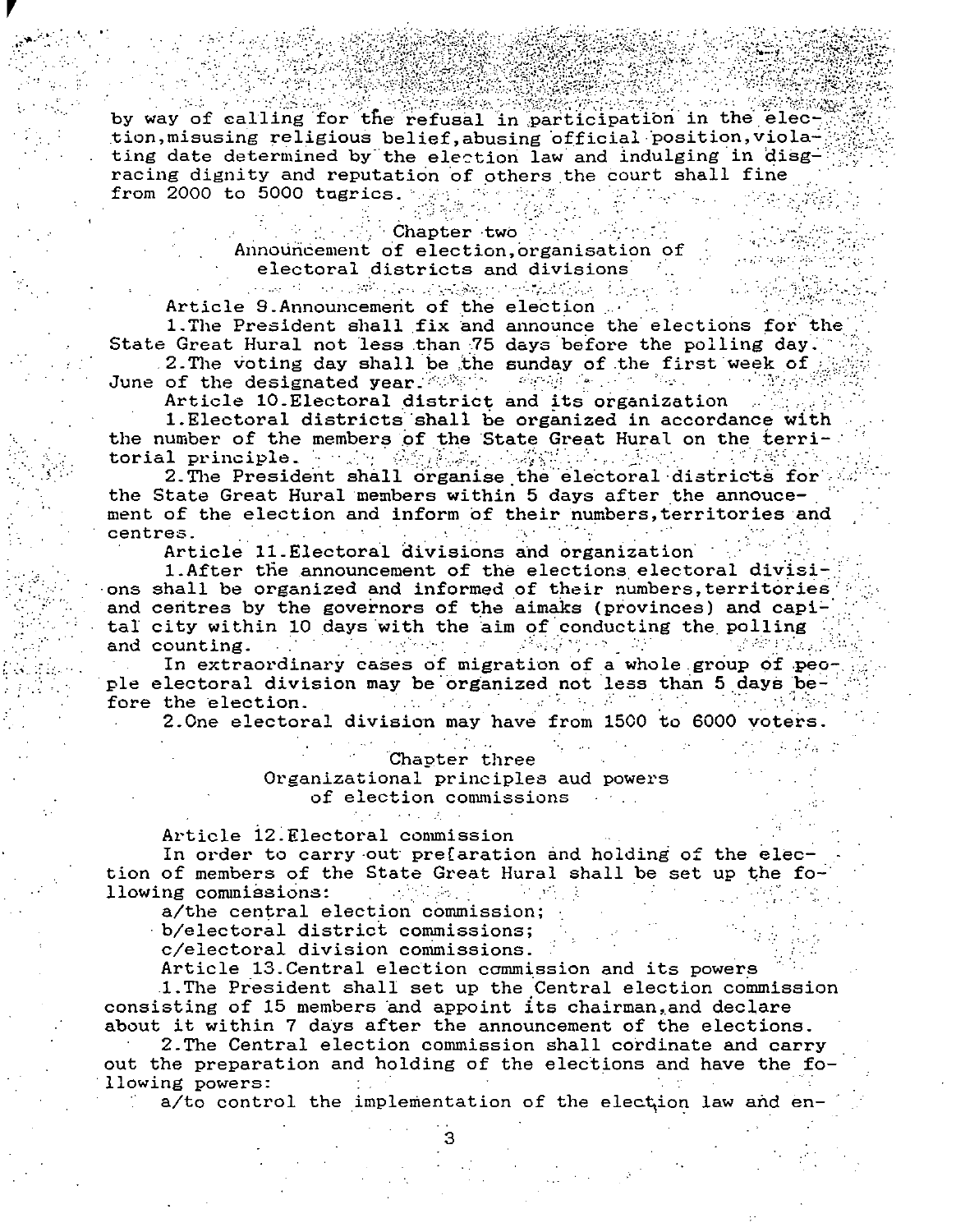sure its strict observance; 《 》

b/to cordinate the activities of other election commissions and political parties in connection with preparation and holding of the election and hear reports of their leaders as well as  $\mathbb{S}$ . heads of state and administrative bodies on urgent matters and take appropriate measures; and have well as the series of the series

c/to review and solve requests and complaints on matters of preparation and holding of the election and on the work of constituency election commissions; Song Cong Respect to the Second and 私 ()。<br>1980年

d/to review the election allowance distribution, spending and check how the local leaders create working condition for constitiency and electoral division commissions and take appropriate measures; 

e/to register members of the State Great Hural, produce documents certifying their rights, sum up results of the election and 동사 동의 사 present them to the President; an example the set وأحدث والمتراث

f/to exercise other powers provided by law.

3. The Central election commission shall have the right to submit to the competent authorities a proposal on making interpretation how to apply the election law. A subset of the solution

Article 14. Electoral district commission and its powers

1. The President shall nominate the chiefs of the electoral district commissions within 15 days after the announcement of the election.

2. The chiefs of the aimaks and capital city shall endorse 11 members of the electoral district commissions and declare them to  $\alpha$  ,  $\beta$  ,  $\beta$  ,  $\beta$  ,  $\beta$  ,  $\beta$ the public.

3. The electoral district commissions shall have the follo-<br>powers: wing powers:

1/to exercise control and supervision of fulfilment of the election law at a comstituency and ensure its striet observance;

2/to hear reports of the chiefs of electoral division commissions as well as political parties and heads of state and administrative bodies of the constituency in connection with the preparation and holding of the election and take appropriate measures;

3/to review and solve requests and complaints on matters of preparation and holding of the election and on the work of the electoral division commissions;

4/to issue and check ballot papers and hand over them to the  $\Delta \mathbf{q} = \mathbf{q}$  . electoral division commissions; where a  $\sim 10^{-1}$ 

5/to sum up the results of the district election on the basis of the decision of the electoral division commissions on the results of the votes and present them to the Central election commission and make known to the public;

6/to submit election documents according the established procedure;

7/to exercise other powers provided by law.

Article 15. Electoral division commissions and its powers.

1. Electoral division commissions shall be set up within 20 days after the announcement of the election the governors of the aimak and capital city shall endorse the composition of the commissions and appoint their chiefs.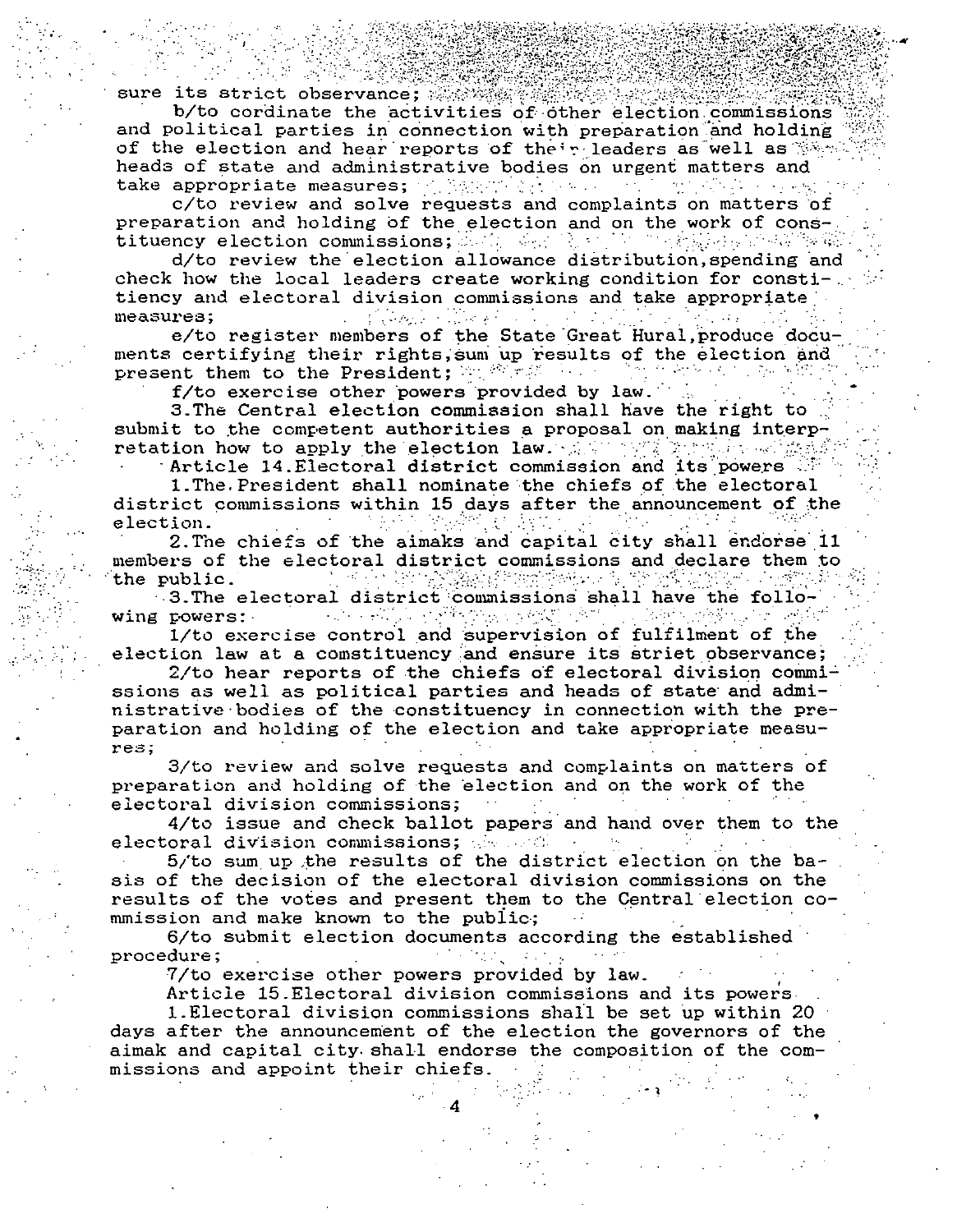2. Electoral division commissions shall have the following powers: 1/to inform the voters of the commissions address its war

king schedule, polling date and voting time;

2/to organise polling of voters; .

3/to produce the votes in respect of each political party inscribed in the ballot paper and submit the results to the appropriate district commissions;

4/to transmit the elction documents according to the established procedure:

5/to exercise other powers provided by law.

Article 16.Organizational principles of election commissions

1. Election commissions shall discuss matters under their jurisdiction at their meetings and make decisions by mojoirty of votes of their members. Meeting of the commission has a quorum if atleast two third of members is present.

2. Election commissions have the right to release its members from their main duties temporarily in rotation for the work of the commission.  $\mathcal{L}(\mathcal{L}^{(1)},\mathcal{L}^{(2)})$ 

3. In case other than envisaged by the law complaint may be made to the appropriate districts commission on decisions of the electoral division commission, to the Central election commission on the decisions of the electoral districts commission respectively. Complaints shall be considered and replied within 10 days from the date of their receipt.

4. Political parties, other organizations and officials shall have the duties to abide by the decisions taken by the election. commissions within their jurisdiction.

5. Election commissions shall have the right to submit any matters connected with preparation and holding of the election to the political parties, other organizations and officials, and those organizations and officials shall solve the problem and reply within 5 days from the date of receipt.

# Chapter four List of voters

Article 17. List of voters, compilation, introduction

1. In order to give voters possibility to cast a vole a list of voters shall be produced by each electoral district and division.

2. In the list of voters first and family names, ages, home address, number of national pasport of all the voters-permanent and temporary residents of the respective constituency shall be recorded. And names of voters shall be writen in alphabetical order a name of each voter shall be registered in one list.

3. Chiefs of local administrations and commanders of military units shall produce a register of voters in 2 copies according to the form approved by the Central election commission within 30 days after the announcement of the leection and sign them, and present it to the public not less than 15 days before the election.

4. The administrations of hospitals, rest houses, sanatoriums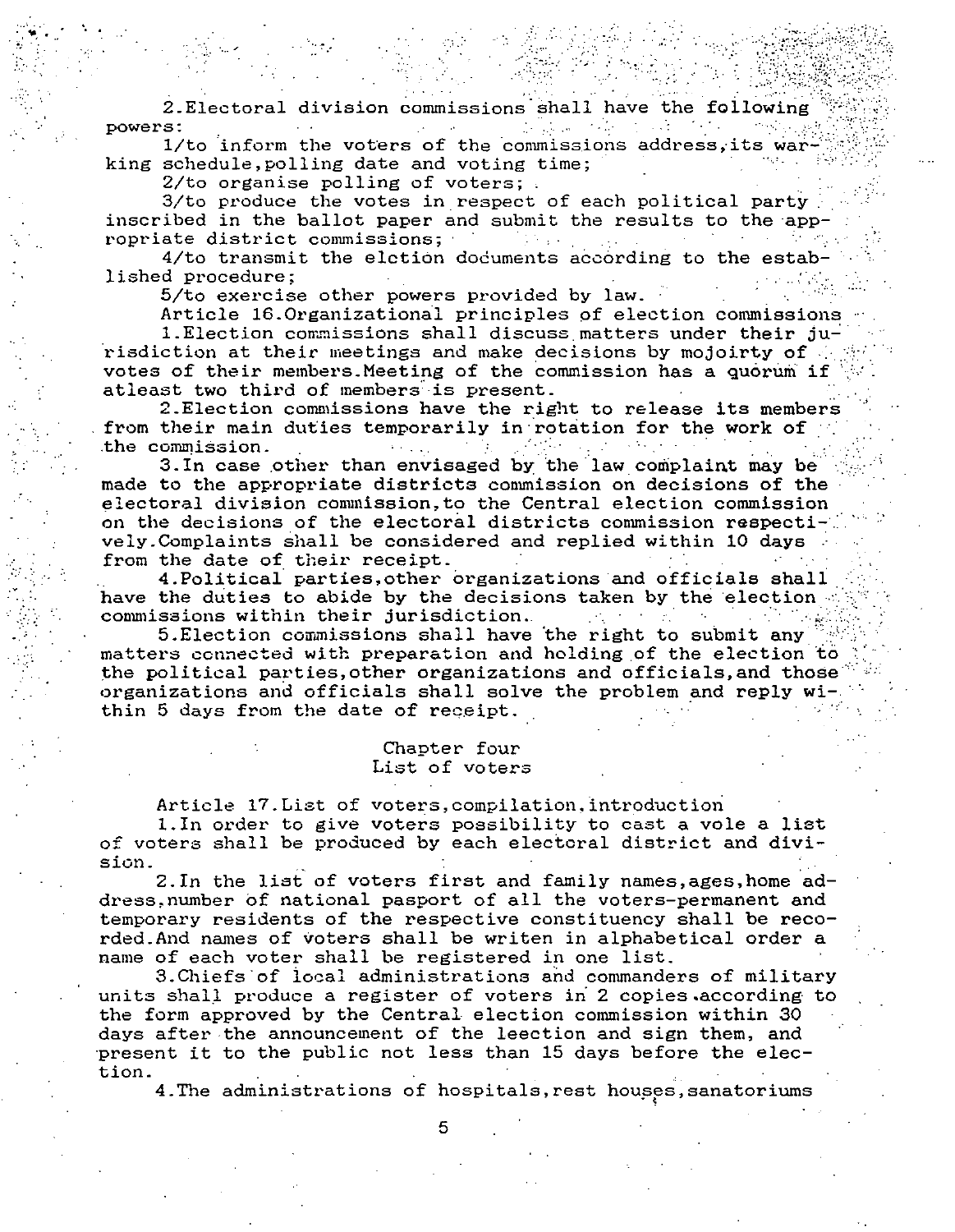as well as police shall have the duties to render every assistance in'producing a register of voters.

. , ... .. . .'r:-; .. : ....

**Contract Contract** 

.... **. ""** 

Article 18. Complaint on register of voters

 $\cdot$  .  $\mathcal{L}_{\rm eff}$ 

. In the set of  $\mathcal{L}_\mathcal{I}$ 

1.In case a voter's name was not included in the register of voters 'or there is any mistake the voter has the right to make a complaint to the chiefs of local administration and the commanders of the military units.

2.The chiefs of the local administration,commanders of the military units shall consider the complaint within 3 days from its receipt,make appropriate changes in the register or decide to disregard the complaint and give reply to that effect.

If the voter does not agree with the decision he/she shall have solved his /her complaint in conformity with the provision envisaged by 3 article 16 of this law.

Article 19.Voter's transler

In case a voter transfers to another place before the election he/she shall obtain shifting certificate and have his/her name crossed out from the register and be registered in the list of voters of the new constituency.

# Chapter five

 $\sim$  . The second constraints of  $\sim$ 

# Participation of political parties in the election, election campaign

#### Article 20. Participation of political parties in the election  $\sim 10$   $\mu$

 $1.P$ olitical parties shall express their wish to participate in the election within 7 days after, the announcement of the election and within 5 days after an electoral district commission has been set up and enter into the register of that commission. Political parties may participate in the election as a coalition.  $\cdot$ 

2. Political parties shall submit to the Central election commission their decision whether they will participate in the election independently or in coalition with others and their progra**mmes.** 

Article 21. Pre-election campaign

1. Political parties which have announced their aprticipation. in the election shall have the right to propagate its own election programme or one of the coalition, engage in free pre-election campaign for their candidates and for this purpose hold meetings,rallies,have their own agitation points and use mass media.

2.It is forbidden to carry on election campaign after 10 o'clock p.m. a day before the election and at the polling points and around on the day of election. Likewise it is prohibited to seek public opinion on the election in the course of 7 days before the election.

# Chapter six Nomination of candidates and registration

Article 22.Nomination Each political party on its own behalf shall nominate one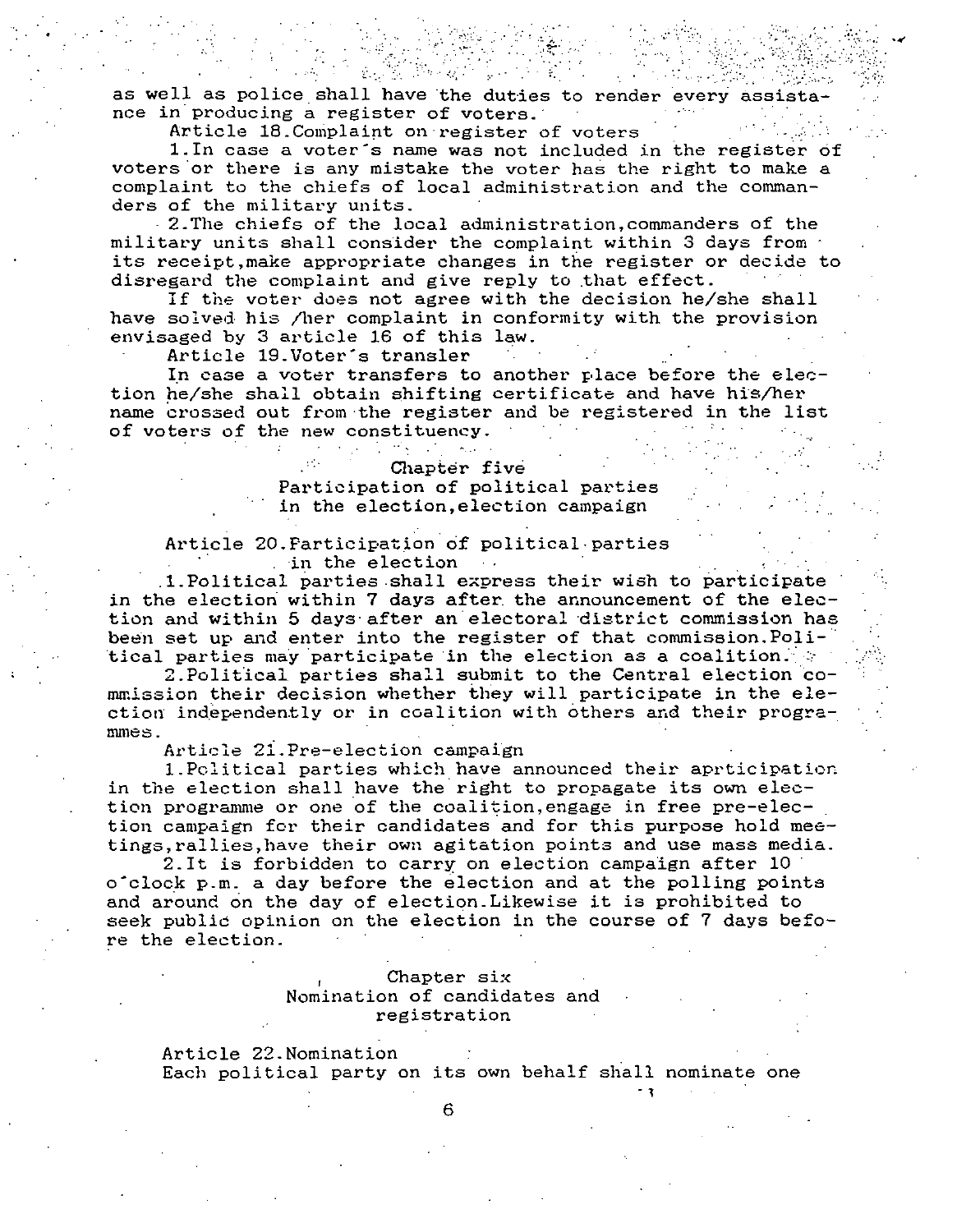candidate together with his/her substitude for the electoral district.

Article 23. Registration

1. First and family names and bio-data of the candidate and his/her substitude and their consents shall be registered with the district commission within 14 days after its formation.

2. District commission shall take decision on the registration of the candidate and forward it to the Central election commission, and after completion of the registration of all candidates within 3 days shall inform the voters of aimaks and capital city.

Article 24. Revoking the nomination decision candidate's refusal

1. Political party has the right to declare invalid their decision on the nomination. In that case it shall forward its decision to the district commission not less than 5 days before the election.

2. The candidate has the right to refuse the nomination. The candidate shall make statement to this effect and forward it to district commission not less than 5 days before the election.

3. The district commission on the basis of the decision revoking the nomination and the candidate's statement of refusal shall eliminate the name of the candidate from the registration list and immediately inform the Central election commission and electors of the district.

Article 25. Renomination of candidates

In case of vacancy of a candidate political party shall nominate another candydate together with his/her substitude.

Article 26. Guarantee of the activities of candidates

1.A candidate shall have the right to make propaganda of the programme of his/her party or the coalition, tofreely express his/ her view-points through mass media and engage in election campaign.

2. It is forbidden to slander, insult candidates and to open histher mail. Those who have slandered, insulted candidates and opened their mail shall be held responsible prescribed by law.

Article 27. Candidate's meeting

Candidates for election to the State Great Hural may have meeting with the electorates of his/her district untill the polling day.

Chiefs of local administrations, leaders of local primary organizations of political parties shall organize the meeting of the candidates.

Chapter seven

Polling, results of election, registration of members of the State Great Hural

Article 28. Polling place and time

1. The polling is to be carried out at the designated place from 07 o'clock a.m. till 10 o'clock p.m. The polling day and places shall be announced to the public for 10 days untill the election day.

2. The chiefs of local administrations shall, be responsible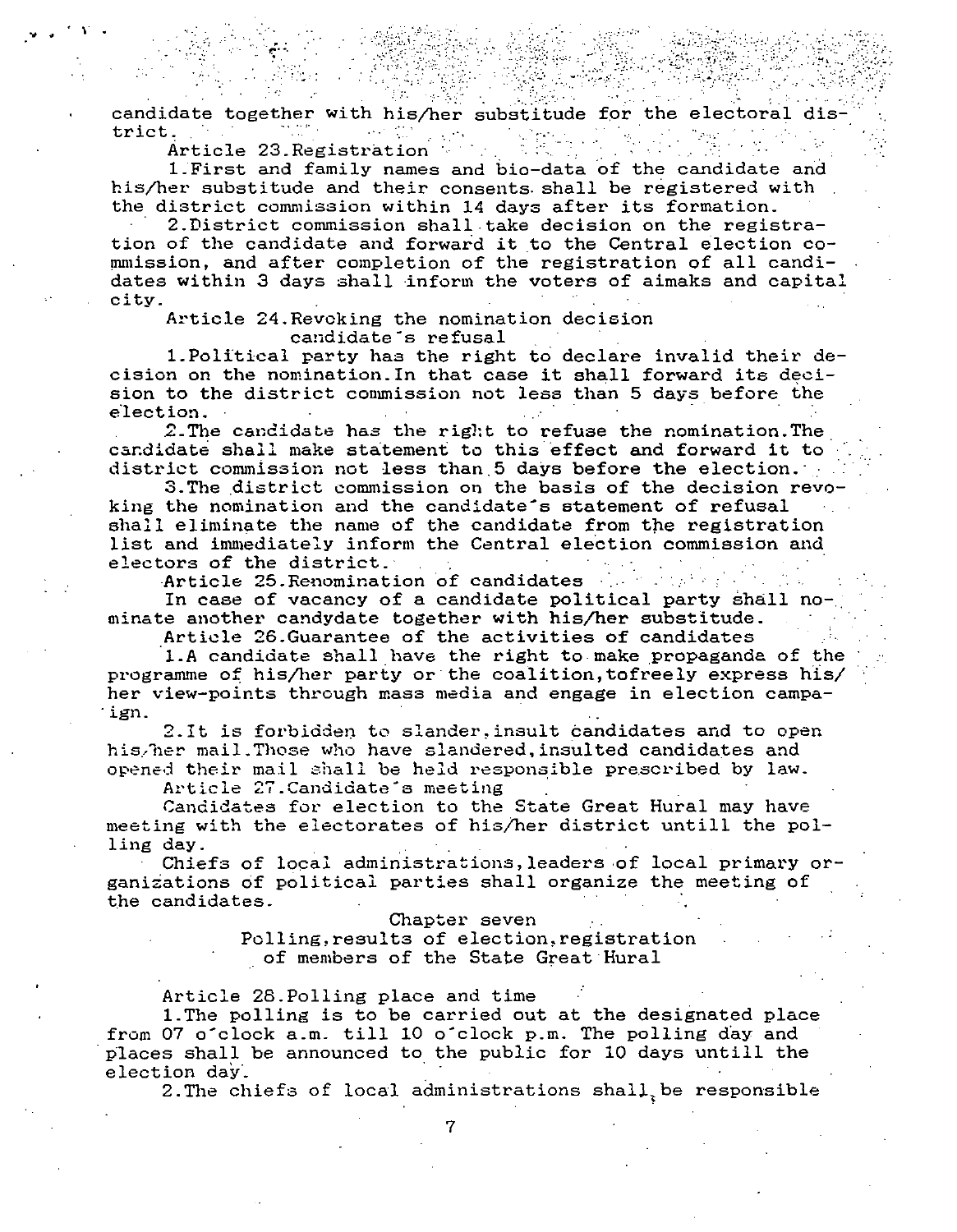for the preparation of special premises with polling booths and boxes, sufficient number of rooms for distributing ballot paper to the voters in every electoral district.

 $\mathcal{L}(\mathcal{L})$  and  $\mathcal{L}(\mathcal{L})$  . In

Article 29. Ballot papers

Electors shall cast their votes on the approved ballot papers according to established procedure. The ballot papers shall be signed and sealed by the chairmen of the respective district commissions.

Article 30.Organization of polling

1.At 7 a.m. of the day of the election the stuff of the electoral division commission in the presence of representatives of voters and observers shall check and seal up the poll boxes and open the polling.

2. Electoral division commission shall collate the national passport of voters with the electoral register and after that deliver ballot paper to each voter. The name of a voter who came from another constituency shall be added to the electoral register and given ballot paper on the basis of his/her national passport and shifting certificate.

3. Delivery of ballot papers shall be marked in the electoral register.

Article 31. Procedure of polling

1.A voter shall come to the polling station and cast his/her vote in person. However, at the request of a voter volio is unable to attend the polling station for reasons of health or other extracrdinary reasons a representative of the electoral division commission shall visit him/her and have his/her vote in a sealed box.

If a voter is moving to the territory of another administrative unit the name of thevoter shall be eliminated from the register and be transfered to the electoral commission of the new and constituency.

If a voter is to move temporarily from his/her electoral district within the period between the registration of candidates and the termination of the day of the election he/she may come to the electoral division commission and cast his/her vote and leave it sealed.

The electoral division commission shall keep confidentiality of his/her sealed vote.

2. After taking a ballot paper a voter shall enter a polling booth and decide in favour of what political party to vote and circling the number of the political party which he/she supports put the ballot paper into the poll box.

3.A voter but nobody else should be is the polling booth. Hoewver, a voter unable to cast his/her vote by himself/herself may choose before hand a person to assist him/her.

4. In order to avoid any confusion and mistakes such as not putting ballot papers in the poll box or putting another paper in the box etc. without infriging the principle of secrecy of the ballot the electoral division commission shall supervise the polling.

5.A voter shall have casting his/her vote marked in the national passport.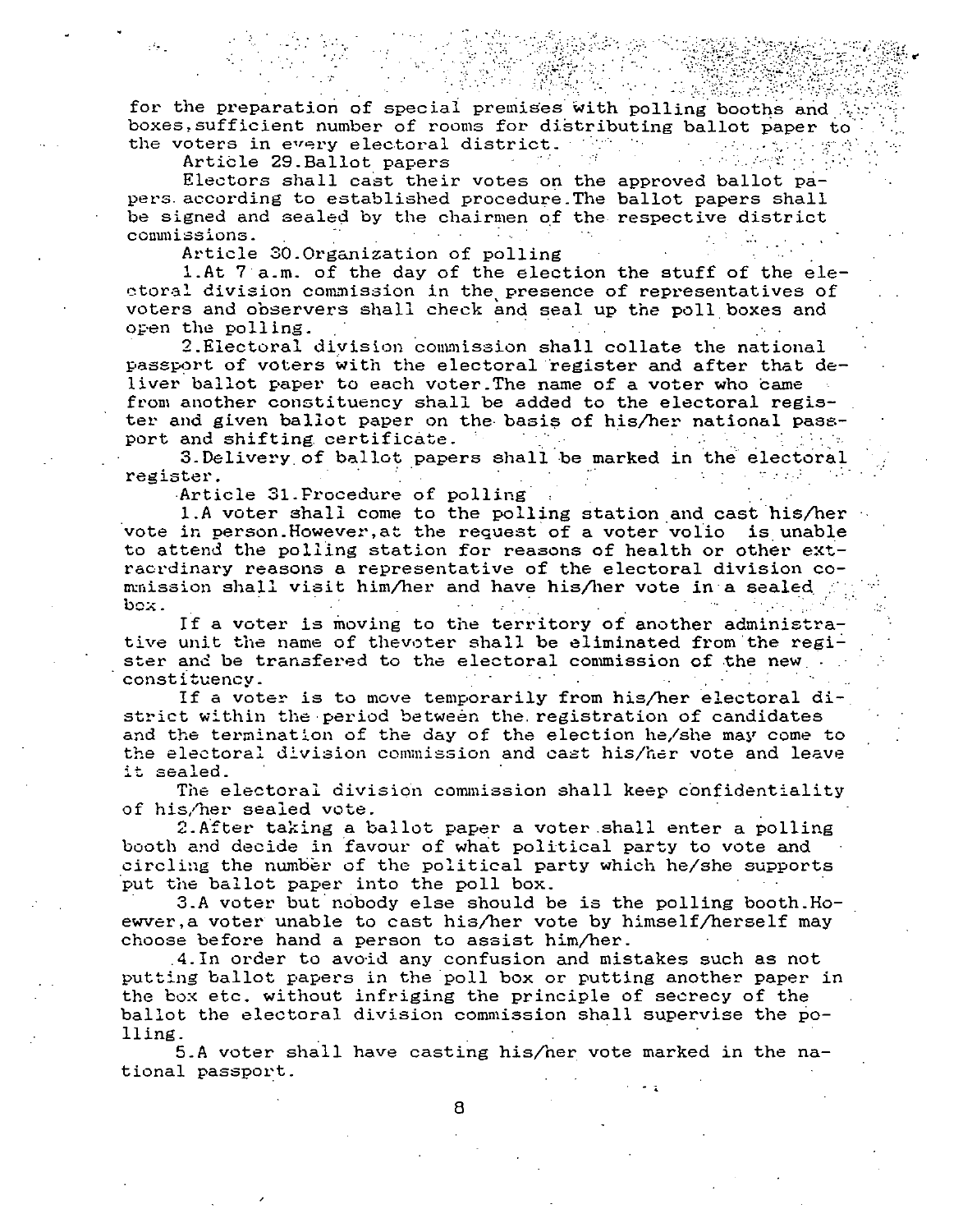Article 32. Counting of votes

.

.<br>بالا الم التال**ي**.

1.Votes of the voters shall be counted for each 'political party in the electoral unit.

2.The counting of votes shall start at 10 p.m. and be open.' Observers and representatives of the voters may be present during the counting.

",  $~\cdots$  ,

 $:$   $\cdot$   $\cdot$ 

3.At 10 p.m. electoral division commission shall announce the start of counting of votes and seal up remaining ballot paper and open the poll box.It is forbidden to open the poll box before 10 p.m. and have break-time during the counting.

4. Electoral division commission on the basis of the list of voters shall count and sum up the total number of voters of the given electoral constituency, number of voters received ballot papers, number of valid and ivalid ballot papers taken out of the box and the number of voters in favour and against any political parties.,

5.A ballot paper with more than one names of political parties or left without any marks or bearing wrong marks and ballot ties or left without any marks or bearing wrong marks and ballot<br>paper having a form different from the approved one shall be dec-<br>lared void. lared void.<br>6.Electoral division commission shall discuss at its meeting

the results of the counting of votes and forward immediatelly the decision to the electoral district commission.

Article 33. Results of polling in the constituency and registration of candidates

I.Electoral district commissicn on the basis of the decision of the electoral division commission shall count and sum up the total number of district voters, the number of voters received ballot papers the number of votes in favour and against political parties and the number of the invalid ballot papers.

2.The political party which has obtained not less than 30 percent of votes at the election with the participation of not less than two-third of the voters shall be considered winning the election in the given district.

3. Electoral district commission shall declare the candidate of the political party which has won the election elected to the State Great Hural and register and issue temporary certificate.

4.If the provisions of this law have been violated during the election or more than one-third of the registered voters have not participated in the election and any political parties could not oblain not less than 30 percent of votes of the voters the electoral district commission shall consider the election invalid

, 5.The result of the polling of the given electoral district shall be discussed at the meeting of the district commission and the decision shall be forwarded to the Central election commission.

Article"34.Summing up the results of the election

1. The Central election commission on the basis of the decision of the district commission shall produce the results of the election in respect of electoral districts, each winning political party and elected candidates.

2.The Central election commission shall compile and inform of the number of seats of political parties and the list of the